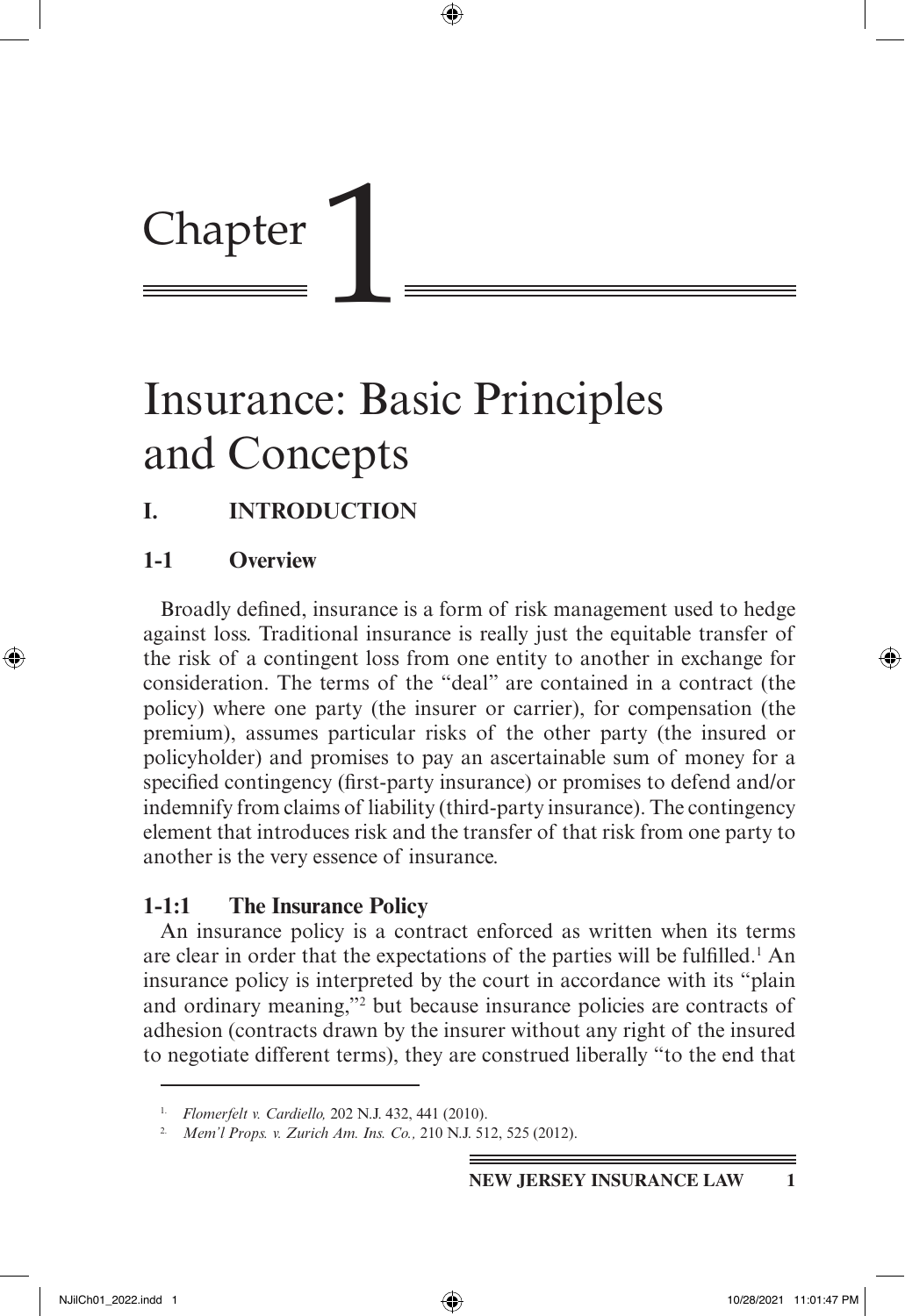coverage is afforded to the full extent that any fair interpretation will allow."3

⊕

If the terms are clear, they are given their plain and ordinary meaning.4 The court cannot rewrite the policy's terms to find coverage where the policy plainly provides none.<sup>5</sup> If the plain language of the policy is unambiguous, the court will not engage in a strained construction to support the imposition of liability or write a better policy for the insured than the one purchased.<sup>6</sup>

The appellate standard for review is limited to the deference of the trial judge's findings as substantially influenced by his or her opportunity to hear and see the witnesses and to have the "feel" of the case which a reviewing court cannot enjoy.7 An appellate court will not disturb the factual findings of the trial or motion judge, and legal conclusions drawn from those findings, unless convinced that they are so manifestly supported by or inconsistent with the competent, relevant and reasonably credible evidence.<sup>8</sup> However, the interpretation of insurance contract terms represents a question of law for the appellate court to determine without deference to the trial or motion judge.<sup>9</sup>

The court may rely on the reasonable expectations of the parties to construe a contract of insurance (1) to reflect the reasonable expectations of the insured in the face of ambiguous language and phrasing, or (2) in exceptional circumstances when the literal meaning of the policy is plain.<sup>10</sup>

Exceptional circumstances are narrowly confined and apply to policy forms that have characteristics of an adhesion contract. The court may vindicate the insured's reasonable expectations over the policy's literal meaning if the text appears overly technical or contains hidden pitfalls, cannot be understood without employing subtle or legalistic distinctions, is obscured by fine print or requires strenuous study to comprehend.<sup>11</sup>

- 7. *State v. Locurto*, 157 N.J. 463, 471 (1999).
- 8. *Seidman v. Clifton Sav. Bank, F.L.A.*, 205 N.J. 150, 169 (2011).

#### **2 NEW JERSEY INSURANCE LAW**

<sup>3.</sup> *Longobardi v. Chubb Ins. Co. of N.J.*, 121 N.J. 530, 537 (1990).

<sup>4.</sup> *Pizzullo v. New Jersey Mfrs. Ins. Co.*, 196 N.J. 251, 270 (2008).

<sup>5.</sup> *Oxford Realty Grp. v. Travelers Excess & Surplus Lines Co.*, 229 N.J. 196, 207 (2017).

<sup>6.</sup> *Templo Fuente de Vida Corp. v. Nat'l Union Fire Ins. Co. of Pittsburgh*, 224 N.J. 189, 200 (2016); *Zacarias v. Allstate Ins. Co*., 168 N.J. 590, 595 (2001).

<sup>9.</sup> *Adron, Inc. v. Home Ins. Co.*, 292 N.J. Super. 463, 473 (App. Div. 1996); *30 River Court E. Urban Renewal Co. v. Capograsso*, 383 N.J. Super. 470, 476 (App. Div. 2006).

<sup>10.</sup> *Abboud v. Nat'l Union Fire Ins. Co.*, 450 N.J. Super. 400, 408 (App. Div. 2017) (decided under an "insured versus insured" exclusion in a D&O policy).

<sup>11.</sup> *Zacarias v. Allstate Ins. Co*., 168 N.J. 590, 601 (2001).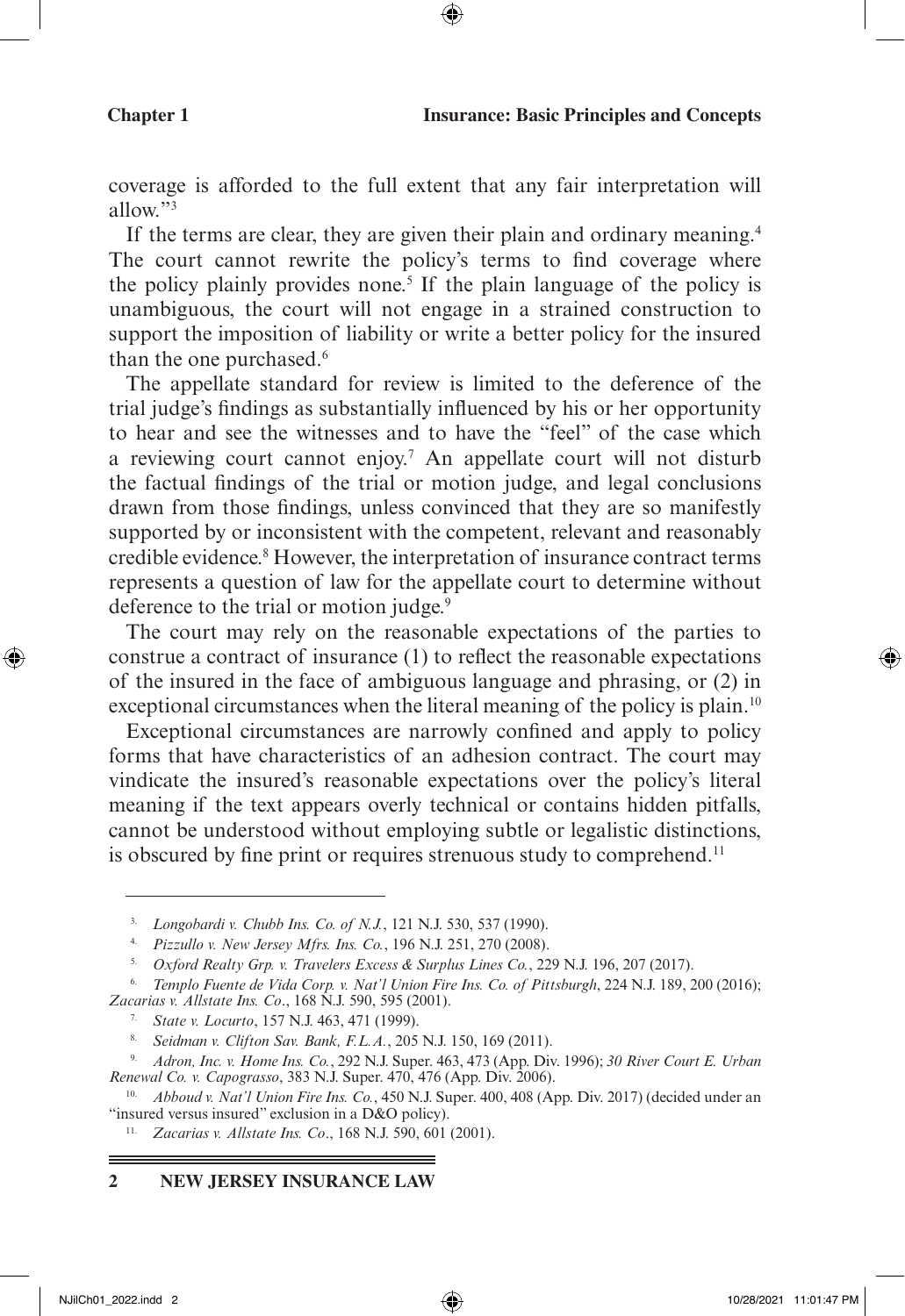#### **1-2 RISK AND RISK CONCEPTS**

The test for determining whether an ambiguity exists is whether the phrasing of the policy is so confusing that the average policy holder cannot make out the boundaries of coverage.12 The separate placement of an insurance policy's declarations sheet, definitions section and exclusion section do not necessarily give rise to an ambiguity.<sup>13</sup>

The expectations of coverage must be real and "objectively reasonable."14 In assessing the reasonable expectations of the insured, the court will consider communications regarding coverage between the insured or its broker and the insurer or its agent that relate to the insured's expectation,<sup>15</sup> whether the scope of coverage is so narrow that it would largely nullify the insurance and defeat the purpose for which it was obtained,16 and if the policy's unrealistically narrow coverage causes broad injury to the public at large, which requires the court to preclude enforcement on public policy grounds.17

#### **1-2 Risk and Risk Concepts**

#### **1-2:1 What is Risk?**

The term "risk" generally refers to an event that has the potential to cause a disruption or loss, either physical or financial, the consequences of which result in the redirection of assets to address that loss. In the insurance world the words "risk," "hazard" and "exposure" are often used interchangeably. When used in this context, all three terms refer to the potential of an adverse event causing a loss.18

There are many types of risk. In the insurance context risks are often grouped into "personal" risk, "property" risk and "liability" risk. "Personal" risk refers to loss of life, onset of bad health, disability, unemployment and just old age sometimes leading to loss of income or assets. "Property" risk refers to direct and indirect losses relating to real or personal property.

<sup>12.</sup> *Nunn v. Franklin Mut. Ins. Co.*, 274 N.J. Super. 543, 548 (App. Div. 1994).

<sup>13.</sup> *Oxford Realty Grp. Cedar v. Travelers Excess & Surplus Lines Co.*, 229 N.J 196, 207 (2017). 14. *Abboud v. Nat'l Union Fire Ins. Co.*, 450 N.J. Super. 400, 410 (App. Div. 2017).

<sup>15.</sup> *Abboud v. Nat'l Union Fire Ins. Co.*, 450 N.J. Super. 400, 410 (App. Div. 2017).

<sup>16.</sup> *Abboud v. Nat'l Union Fire Ins. Co.*, 450 N.J. Super. 400, 410 (App. Div. 2017).

<sup>17.</sup> *Abboud v. Nat'l Union Fire Ins. Co.*, 450 N.J. Super. 400, 410 (App. Div. 2017) (quoting *Sparks v. St. Paul Ins. Co.*, 100 N.J. 325, 340-41 (1985)).

<sup>18.</sup> Some commentators have noted that some in the insurance world refer to both perils insured against and insureds as "risks," adding to the confusion. They point out that it is technically imprecise to refer to "perils" and "hazards" interchangeably as "risks." and that a "peril" is a cause of loss and a "hazard" is a condition that may increase the chance of a loss arising from a peril. Emmett J. Vaughan & Therese M. Vaughan, Fundamentals of Risk and Insurance, 8th Ed. (1999).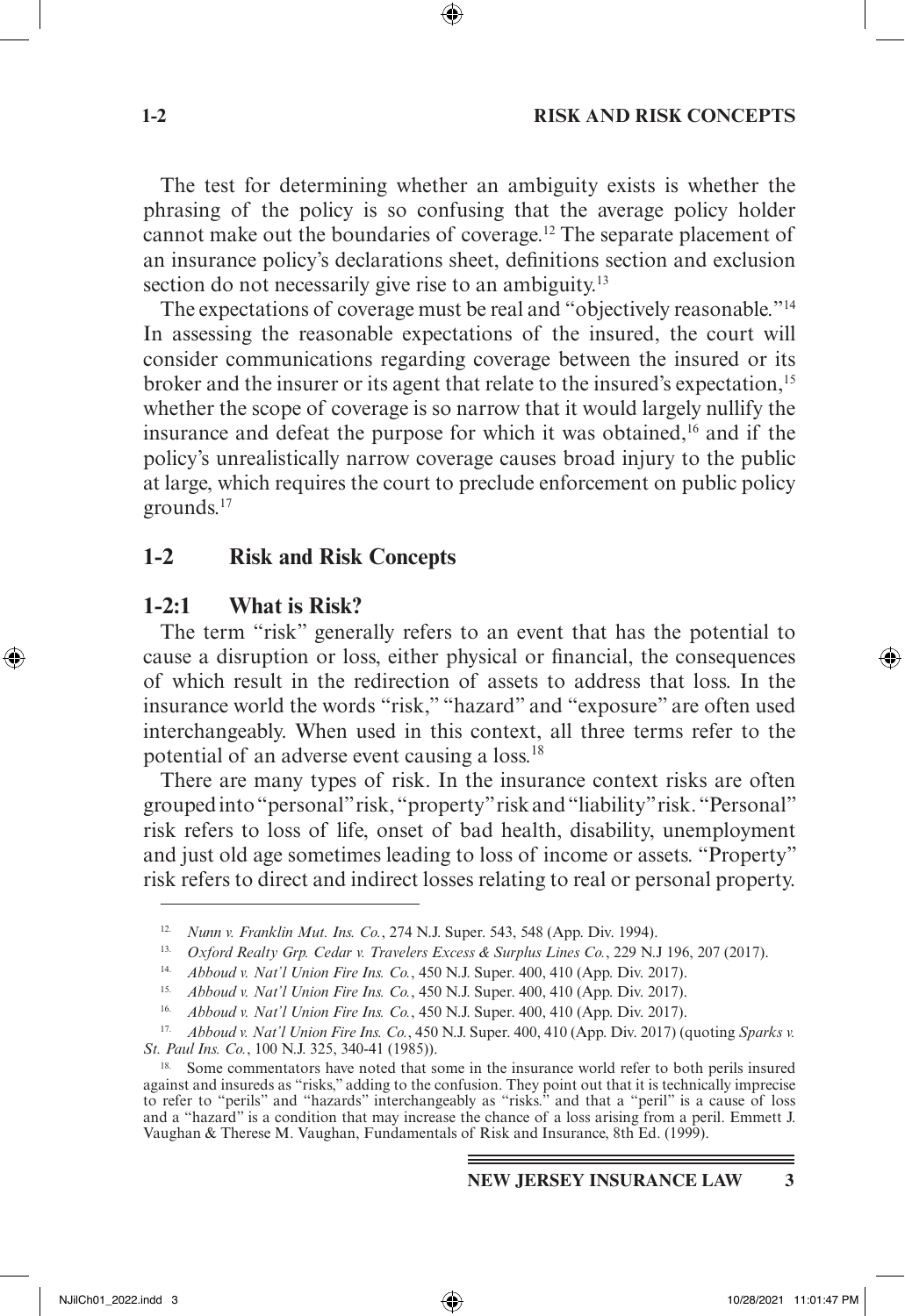Direct losses mean to the property itself. Indirect refers to consequential loss as a result of the direct loss. "Liability" risk refers to damage to a third party caused by actions of the insured. All three categories assume that the risk that may occur is uncertain and unintentional thereby introducing "chance" or "probability," important concepts in insurance.<sup>19</sup>

⊕

A person's appetite for risk will determine how one addresses it in the real world. A risk adverse attitude is one where there is a low threshold for potential loss. Someone who is risk neutral is indifferent to loss. One who is risk preferring is willing to take the chance that an event will happen after making a decision in advance to accept the consequences should it occur.

The insurance market provides alternatives to that segment of the population that is biased towards risk aversion. A person can choose to address risk aversion in several ways. Risk can be totally avoided. For example, someone concerned about injuring themselves skydiving can choose not to skydive. Risk can be reduced. For example, one can improve diet and fitness to combat the potential for deteriorating health. One can also assume, share or transfer risk. "Risk transfer" is the concept that marries risk to the insurance industry.

#### **1-2:2 Risk Transfer**

⊕

"Risk transfer" forms the basis of almost all insurance and refers to the shifting of financial responsibility for a contingent loss from one party to another. Risk transfer is the underlying tenet behind most insurance transactions. Risk transfer means taking a specific risk, which is normally detailed and defined and passing it from one party who does not wish to have this risk (the insured) to a party who is willing to take on the risk (the insurer). While there are many forms of risk transfer, the form that this book is mainly concerned with is the traditional insurance policy or contract where an insurer accepts premiums in return for an obligation to pay in the event of a defined event.

#### **1-2:3 Risk Pooling and Risk Prediction**

The basic risk transfer insurance business model involves concepts of risk pooling and the prediction of future loss. "Risk pooling" refers to the creation of a large group of similar risks. Pooling similar risks permits a more accurate prediction of future losses. The prediction of future loss is a basic concept in the insurance industry. Insurers must be able to statistically

See Section 1-2:3.

**<sup>4</sup> NEW JERSEY INSURANCE LAW**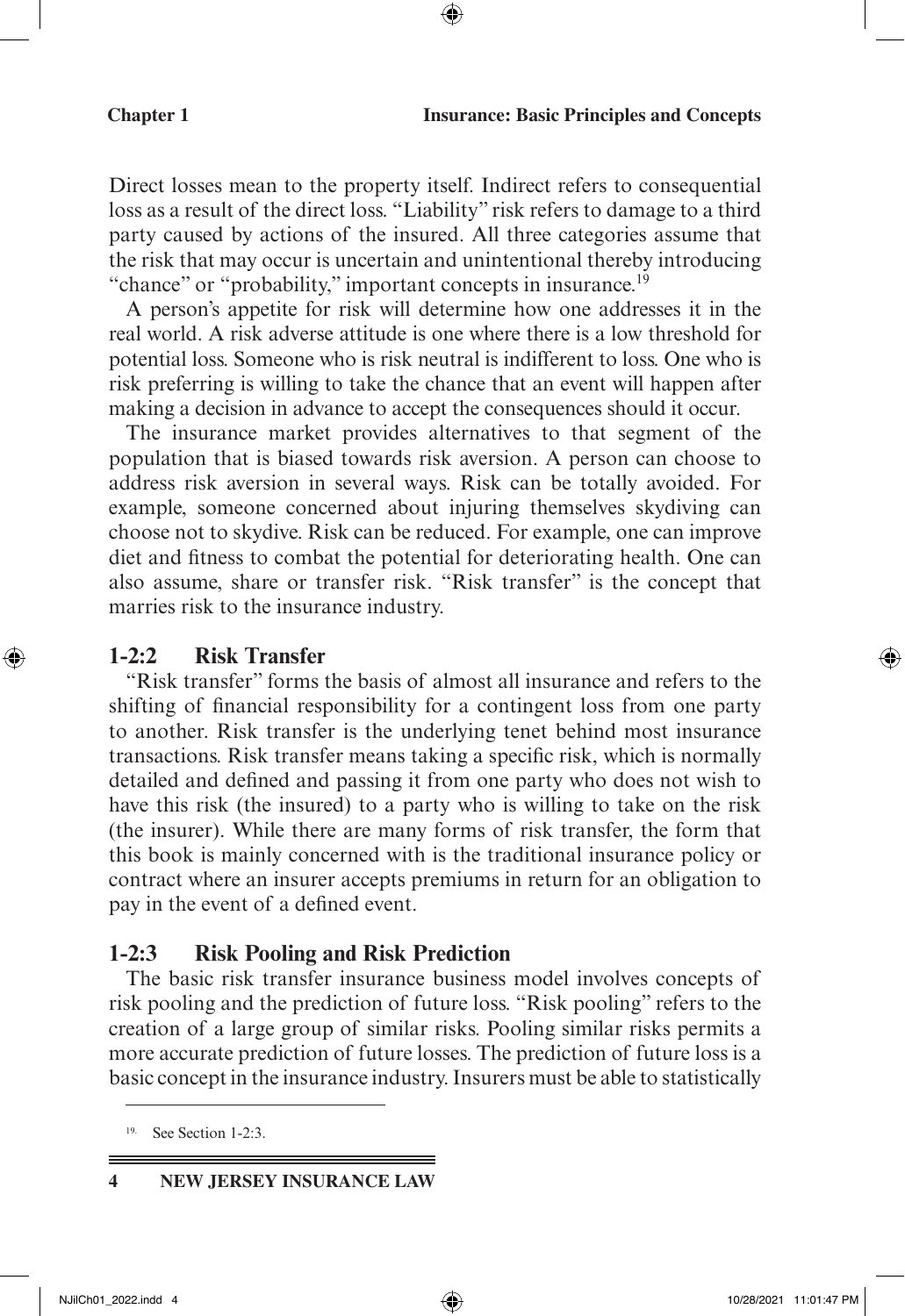#### **1-2 RISK AND RISK CONCEPTS**

predict the future in order to price its business to produce enough funds to cover loss, pay for its operating expenses and earn a profit or return.

The larger the pool, the smaller the chance that the loss experience within that pool will be unpredictable. When the sample of exposures is increased in size, the relative variation about the mean declines.<sup>20</sup> Generally, insurance-based risk pooling is most viable when the risks are definable and the probability of payout is known and relatively low.

#### **1-2:4 The Law of Large Numbers**

If it were not for the law of large numbers, insurance would not exist. Also known as the "law of averages" the law of large numbers refers to a statistical axiom which states that the larger the number of exposure units independently exposed to loss, the greater the probability that the actual loss experience will equal expected loss experience.<sup>21</sup>

Insurance works through the law of large numbers and the theory that when a pool of similar exposures faces a low-probability event, the proportion experiencing the event will be close to the expected proportion. Insurers use the law of large numbers to estimate future outcomes for planning purposes. It is a key part of prediction. Everything else being equal, the larger the sample size, the lower the relative risk, because prediction rates will be more accurate. In theory, insurers can virtually eliminate an unprofitable risk experience by securing a large enough number of units in an insured group.

The pooling of many exposures gives the insurer a better prediction of future losses. The insurer still has some risk or variability around the average. Nevertheless, the risk of an insurer with more exposures is relatively lower than that of an insurer with fewer exposures under the same expected distribution of losses.

Risks are often not independent and sometimes a cataclysmic event like an earthquake or explosion results in greater than anticipated loss over a short period of time. Therefore, insurers spread such risks not only across individual types of exposures and geography, but also across different years, building reserves to accommodate predicted claim activity. They also diversify across lines of business that will react differently to economic, social and natural perils.

⊕

<sup>&</sup>lt;sup>20.</sup> Etti Baranoff, Patrick Lee Brockett and Yehuda Kahane, Risk Management for Enterprises and Individuals (Flat World Knowledge, 2009).

<sup>&</sup>lt;sup>21.</sup> See, International Risk Management Institute, Inc. (IRMI) online Insurance Glossary, www.irmi.com.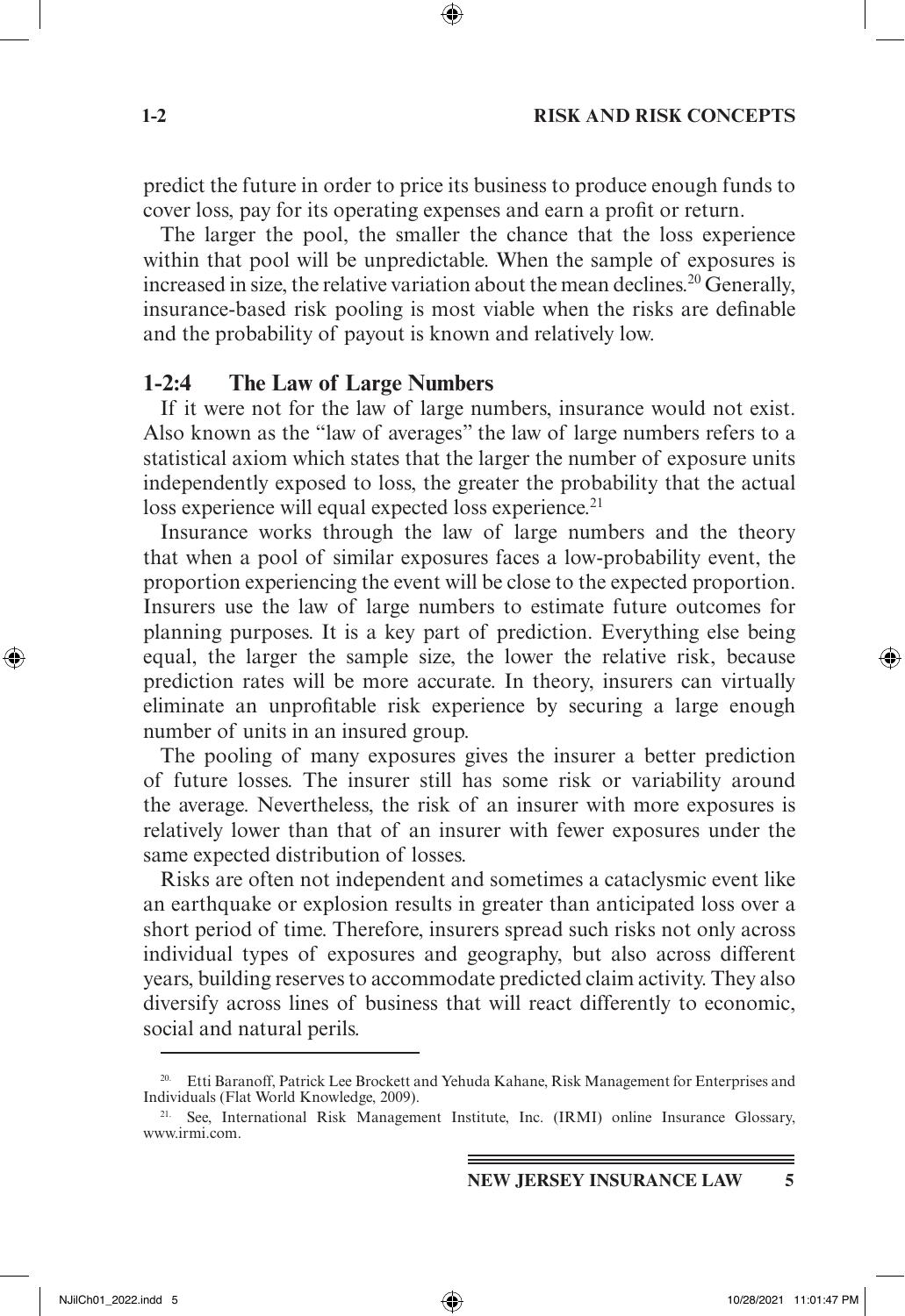## **1-3 What Risks are Insurable?**

Risks that are insurable normally share a number of common characteristics. These characteristics include:

⊕

- **The risk must be** *Significant or Meaningful* **to an insured,** who is willing to pay to reduce or transfer the chance that it occurs. In other words, there must be a value proposition for the payment of premium.
- **• The transfer of risk must be** *Affordable***.** The price must be an amount that the insured can afford but not so large so that there is no chance of a significant loss to the insurer. $^{22}$
- **• The risk must be** *Definable***.** The risk must be capable of being defined in a straightforward understandable manner to avoid disputes and support an objective verification that what was intended to be insured actually did occur.
- **The risk must be** *Calculable*. The probability of loss and its cost to the insurer must be able to be calculated.
- **The risk must be** *Unintended*. The risk must occur as a result of unintended actions or caused by unexpected or negligent conduct or events.
- **• The risk must be** *Assumable.* The risk must be one that the insurer can assume.

## **1-4 Insurable Interest Doctrine**

## **1-4:1 Nature of an Insurable Interest**

All insurance is based on the concept of wager, the happening of a presently unknown event. That said, courts have developed the doctrine of insurable interest to restrict the wager concept to a socially useful purpose. An insurable interest is the legal right to enter into an insurance contract. A person or entity is said to have an insurable interest if the event insured against could cause that individual a financial loss. An insurable interest, coupled with a valid contract, gives rise to a right of payment for loss resulting from the contingent event.

⊕

<sup>&</sup>lt;sup>22.</sup> Insurance accounting requires the transfer of significant insurance risk before contracts are considered insurance or reinsurance and to be accounted for as such. *See* FASB #113.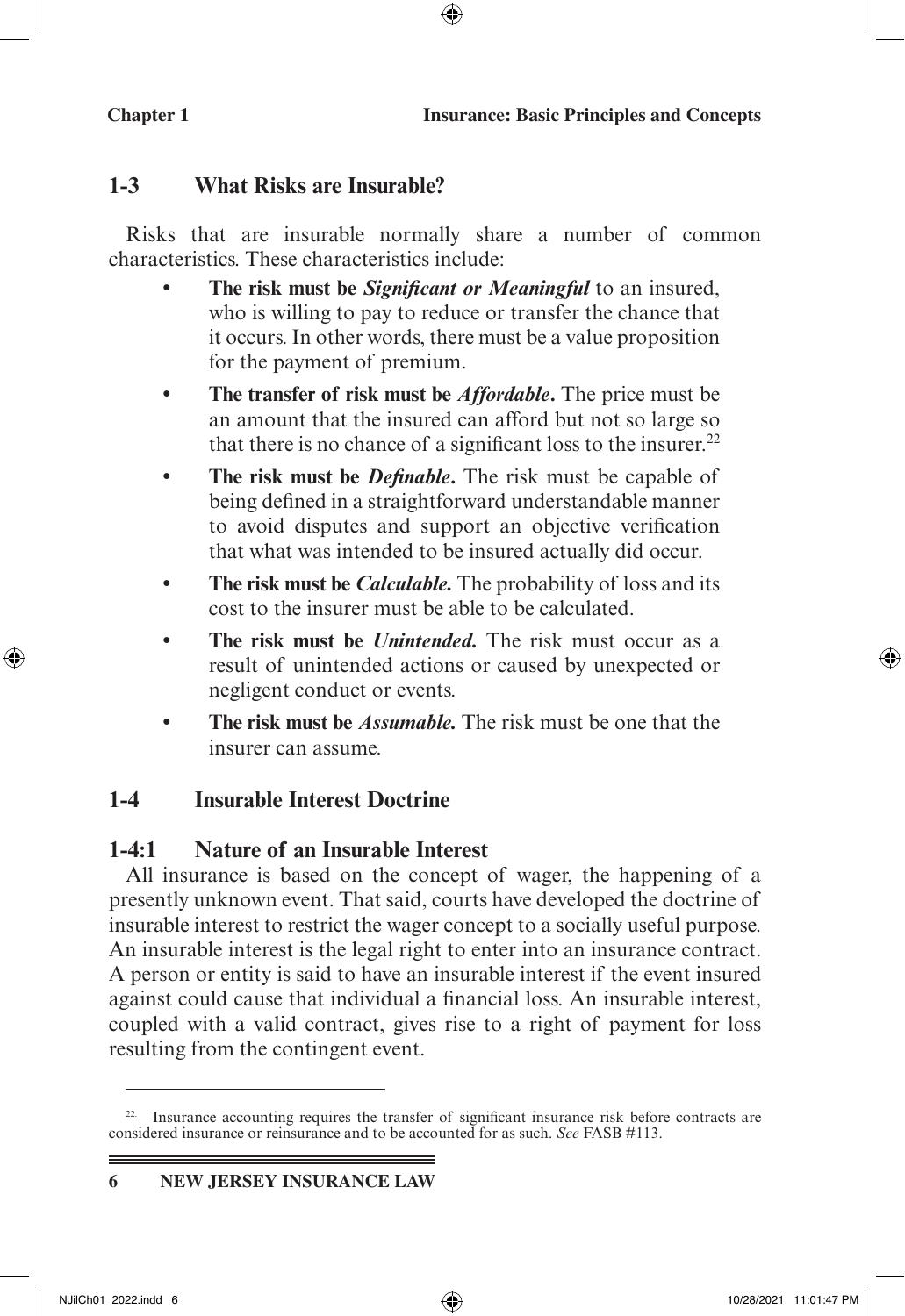#### **1-4 INSURABLE INTEREST DOCTRINE**

An insurable interest is defined by:

- 1. the relationship of the person or entity to the future event causing loss or liability, or
- 2. the relationship of the risk to the insured.

In New Jersey, insurable interest has been defined by statute to mean "any lawful and substantial economic interest in the safety or preservation of property from loss, destruction or pecuniary damage."23 The Supreme Court has formulated a rule that analyzes insurable interest in terms of the reasonable expectations of the insured. The extent of that interest is measured by the "reasonable expectations of the insured," taking into account events subsequent to the time of the loss.<sup>24</sup> Other courts have looked at insurable interest with respect to property, as "'whether the insured has such a right, title or interest therein, or relation thereto, that he will be benefited by its preservation and continued existence or suffer a direct pecuniary loss from its destruction or injury by the peril insured against.'"25

The law's requirement that an insured or the beneficiary of the policy have a recognizably defined interest in life or property prevents socially discouraged wagering, arson, or other destruction of property; limits indemnity to actual loss; and reduces potential risk to physical well-being and life.<sup>26</sup> The acid test is whether and to what extent the insured is at financial risk if property is damaged or destroyed, as determined from the facts existing at the time of loss.27

#### **1-4:2 Insurable Interest in Property**

While an insurable interest in real property has long been recognized in New Jersey,<sup>28</sup> one need not be an absolute owner to have that interest.<sup>29</sup> Insurable interest has been found in property on the basis of equitable

↔

 $23.$  N.J.S.A. 17:37A-8(a)(3).

<sup>24.</sup> *DeBellis v. Lumbermen's Mut. Cas. Co.,* 77 N.J. 428 (1978).

<sup>25.</sup> *Hyman v. Sun Ins. Co.,* 70 N.J. Super. 96, 100 (App. Div.1961) (quoting *Farmers Mut. Fire Ins. Co. of Georgia v. Pollock,* 52 Ga. App. 603, 184 S.E. 383 (Ct. App. 1936)).

<sup>26.</sup> *See Shotmeyer v. N.J. Realty Title Ins. Co.*, 195 N.J. 72 (2008); *Balentine v. N.J. Ins. Underwriting Ass'n*, 406 N.J. Super. 137 (App. Div. 2009) (nominal owner of insured property had an insurable interest in that realty sufficient to recover the proceeds of vandalism insurance policy).

<sup>27.</sup> *Miller v. N.J. Ins. Underwriting Ass'n*, 188 N.J. Super. 175, 189 (App. Div. 1983).

<sup>28.</sup> *Sussex County Mut. Ins. Co. v. Woodruff*, 26 N.J.L. 541, 551 (E. & A. 1857) ("It is the general doctrine, 'that any interest in the subject matter insured is sufficient to sustain an insurance of real estate.'").

<sup>29.</sup> *Hyman v. Sun Ins. Co.*, 70 N.J. Super. 96 (App. Div. 1961).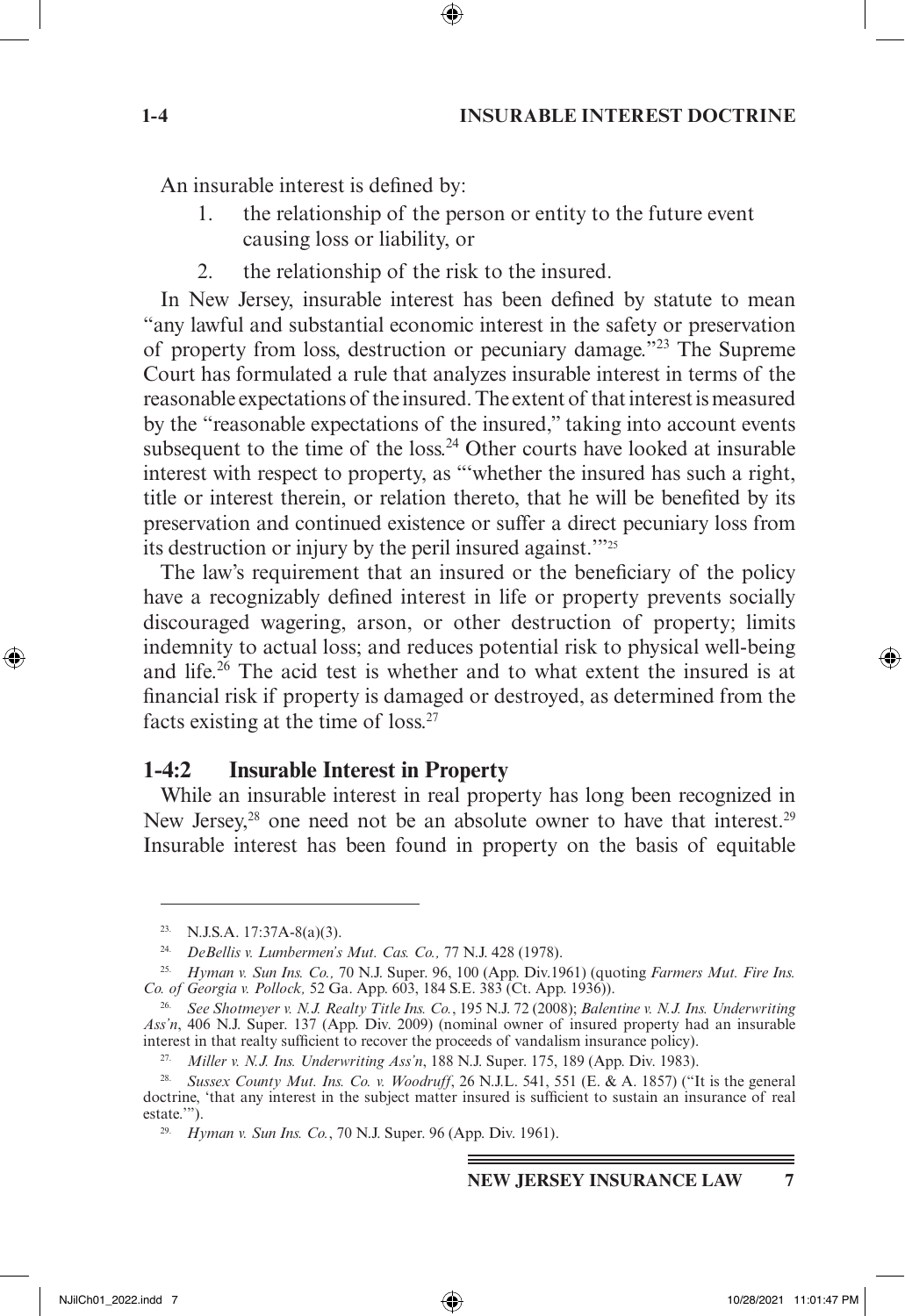title;<sup>30</sup> security interest;<sup>31</sup> trust interest;<sup>32</sup> husband's right of curtesy;<sup>33</sup> inchoate right or interest derived from a tax sale certificate, even though interest in the property does not ripen into ownership until the right of redemption ceases;<sup>34</sup> tenancy;<sup>35</sup> mortgagee, pledgee or other person having a security interest less than complete ownership of the property;<sup>36</sup> possession of premises under a contract for sale;<sup>37</sup> mortgagee in possession by foreclosure or other action;<sup>38</sup> or an owner who has entered into contract for demolition.39

Persons who carry on the business of a corporation after the corporate charter has expired or has been revoked become general partners and also continue to have an insurable interest in the earnings of the business and contents of the building, giving a right of recovery under a fire policy.40 Even the nominal owner of a property may have an insurable interest sufficient to recover the proceeds of an insurance policy.<sup>41</sup>

#### **1-4:3 Insurable Interest in Health and Life Insurance**

N.J.S.A. 17B:24-1.1(a) provides that, in addition to the obvious interest in one's own life, body, and health, others may also have an insurable interest in an insured. Other persons include those with an expectation of pecuniary advantage through the continued life and continued health of the insured; those closely related by blood or by law to the insured whose interest is engendered by love and affection; and in corporations, directors,

- 35. *Nolan v. Firemen's Ins. Co. of Newark*, 7 N.J. Misc. 599 (Sup. Ct. 1929).
- 36. *Flint Frozen Foods v. Firemen's Ins. Co. of Newark*, 8 N.J. 606 (1952).

37. *Franklin Fire Ins. Co. v. Martin*, 40 N.J.L. 568 (E. & A. 1878) (contract purchaser in possession).

38. *495 Corp. v. N.J. Ins. Underwriting Ass'n*, 173 N.J. Super. 114 (App. Div. 1980), *aff'd*, 86 N.J. 159 (1981).

40. *Lancellotti v. Md. Cas. Co*., 260 N.J. Super. 579 (App. Div. 1992).

41. *Balentine v. N.J. Ins. Underwriting Ass'n*, 406 N.J. Super. 137 (App. Div. 2009) (a nominal owner listed as an additional insured on a policy was found to have an interest even though the owner did not pay property taxes, insurance premiums, utilities, or other expenses for the premises. He was the owner of record, and was publicly identified as such in the deed books and in the local tax rolls, was responsible for real estate taxes and liable if any occupant or visitor was injured by a dangerous condition on the premises. That was enough to meet the insurable interest test.)

#### **8 NEW JERSEY INSURANCE LAW**

⊕

<sup>30.</sup> *Kozlowski v. Pavonia Fire Ins. Co*., 116 N.J.L. 194 (E. & A. 1936); *Franklin Fire Ins. Co. v. Martin*, 40 N.J.L. 568 (E. & A. 1878) (contract purchaser in possession); *Nieder v. Royal Indem. Ins. Co.,* 62 N.J. 229 (1973).

<sup>31.</sup> *Flint Frozen Foods, Inc. v. Firemen's Ins. Co. of Newark*, 8 N.J. 606 (1952).

<sup>32.</sup> *Wiley v. Morris*, 39 N.J. Eq. 97 (Ch. 1884).

<sup>33.</sup> *Trade Ins. Co. v. Barracliff*, 45 N.J.L. 543 (E. & A. 1883).

<sup>34.</sup> *Gasorek v. Gruber*, 126 N.J. Super. 511 (App. Div. 1974); *Newark v. Sue Corp*., 124 N.J. Super. 5 (App. Div. 1973); *Manning v. Kasdin*, 97 N.J. Super. 406 (App. Div. 1967).

<sup>39.</sup> *Tublitz v. Glens Falls Ins. Co.*, 179 N.J. Super. 275 (Law Div. 1981).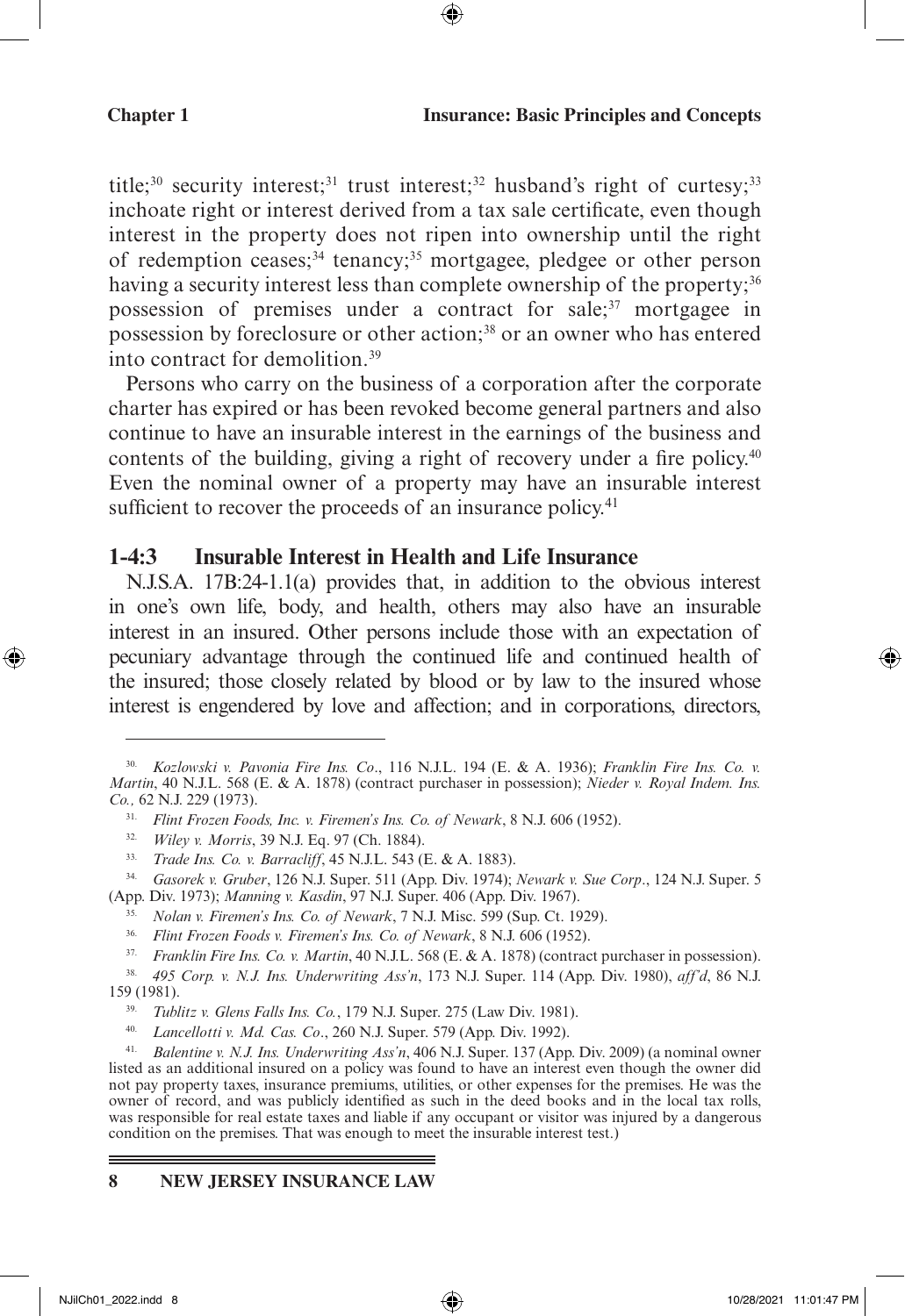#### **1-6 MORAL HAZARD AND BEHAVIOR CHANGES**

officers and other key personnel. A beneficiary under a life insurance policy need not have an interest in the insured's life to support an insurance contract and payment of its proceeds.42

## **1-5 Fortuity**

The need for fortuity means simply that the nature of the insurance bargain is to exchange a risk of future potential loss for the certainty of a premium. Where the risk of loss has matured into a certainty, there is no more risk to be insured.<sup>43</sup>

## **1-6 Moral Hazard and Behavior Changes**

A moral hazard occurs when the behavior of the insured party changes in a way that raises costs for the insurer, because the insured party no longer bears the risk of the loss. Insurers watch for two types of behavioral changes, or moral hazards. One type is risky behavior itself. Insured parties may behave in a more risky manner, resulting in more negative consequences for which the insurer must pay. For example, after purchasing motor vehicle insurance, insureds may pay less attention to where they park their car, reduce maintenance that could lead to safety issues, or drive faster. After purchasing property insurance, an insured may pay less attention to fire prevention or maintenance around the building.

A second type of behavior that may change is the reaction to the negative consequences of risk. In this case, insured parties do not behave in a more risky manner, but they do act in a way where insurers must pay for more as insurance coverage increases. For example, without medical insurance, some may forego certain medical treatments due to costs and simply deal with substandard health. But after medical insurance becomes available, some may ask an insurance provider to pay for the cost of medical treatment that would not have occurred otherwise.

⊕

<sup>42.</sup> *Trenton Mut. Life & Fire Ins. Co. v. Johnson*, 24 N.J.L. 576 (Sup. Ct. 1854). *But see*, *Borg v. McCroskery*, 120 N.J. Eq. 80 (Ch. 1936); *Meerwarth v. Meerwarth*, 128 N.J. Super. 285 (Ch. Div. 1974) (former wife entitled to alimony had insurable interest in her ex-husband), *aff'd*, 137 N.J. Super. 66 (App. Div. 1975), *aff'd*, 71 N.J. 541 (1976); *Novern v. John Hancock Mut. Life Ins. Co*., 107 N.J. Super. 570 (Law Div. 1969) (assuming the necessity of an insurable interest and finding it for a divorced wife awarded minor children on whose behalf former husband had been ordered to make regular payments). *See also Thomas v. Nat'l Benefit Ass'n,* 84 N.J.L. 281 (E. & A. 1913) (guardian of orphan) and *Quinn v. Leidinger*, 107 N.J. Eq. 188 (Ch. 1930), *aff'd*, 110 N.J. Eq. 663 (E. & A. 1932).

<sup>43.</sup> *Appalachian Ins. Co. v. Liberty Mut. Ins. Co.,* 676 F.2d 56, 63 (3d Cir.1982).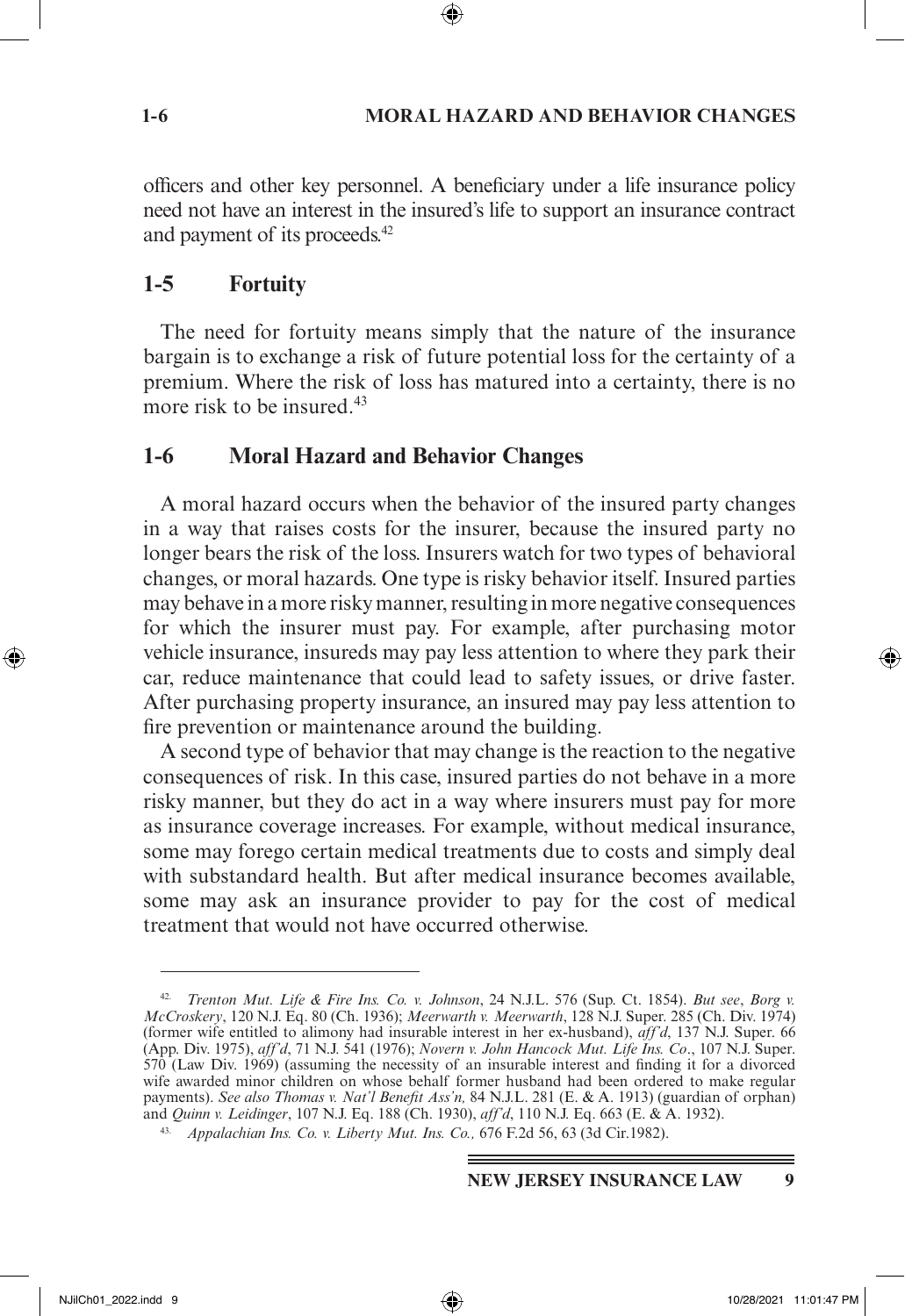Sometimes a moral hazard is so severe it makes insurance policies impossible. Coinsurance, co-payments and deductibles reduce the risk of moral hazards by increasing the out-of-pocket spending of consumers, which decreases their incentive to consume. Thus, the insureds have a financial incentive to avoid making a claim.

⊕

#### **1-7 Underwriting and Pricing Risk**

The cost of insurance and the concept of risk are closely related. Price is directly proportionate to the risk of payout. The economic rationale for risk-related pricing in the market is fairly simple and straightforward: higher risks should cost more than lower ones and should contribute to the capital pool in proportion to an expected payout. Risk-related pricing is often tied to historical payouts since past history is often thought to be a good indicator of future activity.

#### **II. REGULATION OF INSURANCE**

#### **1-8 Introduction**

⊕

The insurance industry is subject to various forms of regulation. There are many purposes and objectives for insurance regulation.<sup>44</sup> Principal purposes and objectives include:

- 1. to maintain the solvency of insurers;
- 2. to manage the competitive environment;
- 3. to protect consumers; and
- 4. to address social concerns.

The "law" of insurance finds its foundation and guidance from three sources (in addition to the policy or contract itself): legislation, administrative regulations or Codes, and case law which is sometimes referred to as "the common law."

<sup>44.</sup> See Section 20, Robert H. Jerry II and Douglas S. Richmond, Understanding Insurance Law (4th Ed. 2007), for a good overview discussion of the rationale for insurance regulation.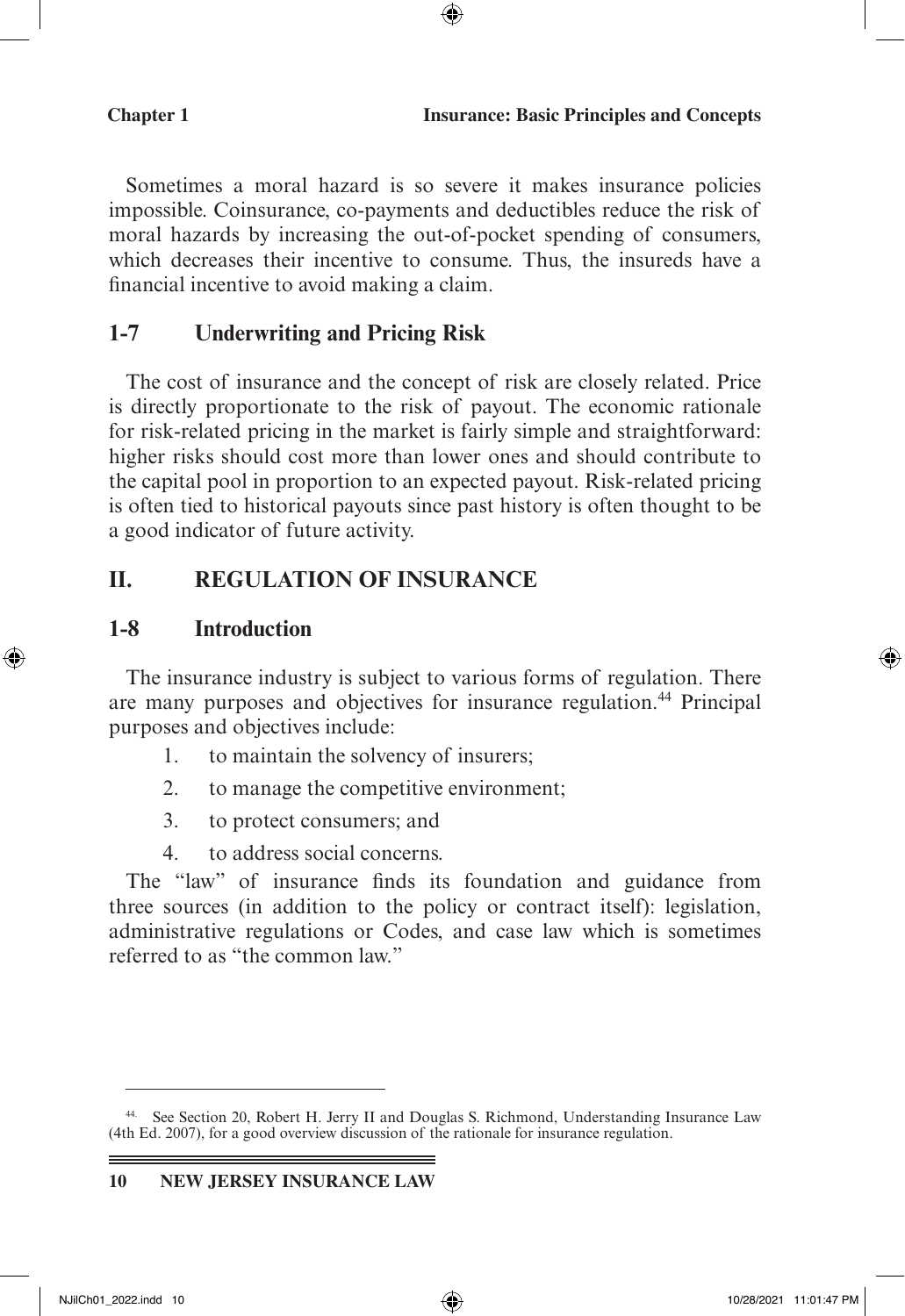#### **1-9 REGULATING 'THE BUSINESS OF INSURANCE'**

#### **1-9 Regulating 'The Business of Insurance'**

What is actually regulated is often referred to as the "business of insurance." The United States Supreme Court has suggested the "business of insurance" must meet a three-part test:

- 1. The activity involves underwriting or spreading of risk;
- 2. The activity is an important part of the insurer-insured relationship; and
- 3. The activity is limited to entities within the insurance industry.45

In practical terms, this means that most areas of the business of insurance, are regulated in one way or another, including licensing, taxation, solvency, rates, forms, access and distribution of insurance products and market conduct.

#### **1-9:1 The Power to Regulate Insurance**

A basic precept of political life is that if government grants a license to a business activity, it obtains special rights in regulating the organization and activities of that business. To license is to exercise control. Licenses are granted to organizations because of legislative recognition that there is a public right to be protected and that minimum standards must be enforced for the good of those dealing with the organization as well as the good of the general public. For this reason, the insurance industry, a group of competitive organizations with private ownership and market vulnerability, is rigidly regulated.

Because the insurance business is affected with a public interest, it is subject to regulation and control under the state's police power.<sup>46</sup> Insurers may decide not to enter the business arena, but once having undertaken to write insurance coverage, the statutory policy of the state becomes a

↔

<sup>45.</sup> *Union Labor Life Ins. Co. v. Pireno*, 458 U.S. 119 (1982). A contract in which one undertakes to do anything other than to pay a sum of money upon destruction or injury to something in which the other party has an interest is not a contract of insurance. *See Moresh v. O'Regan*, 120 N.J. Eq. 534 (Ch. 1936) (court held a glazer's agreement to be a service contract, and not a contract of insurance, because it did not provide that the glazer would pay money in the event glass was broken or destroyed (specified risks) but, rather, that it would perform labor for payment within a specified period of time), *rev'd on other grounds*, 122 N.J. Eq. 388 (E. & A. 1937).

<sup>46.</sup> *Howell v. Rosecliff Realty Co., Inc*., 52 N.J. 313, 318 (1968); *Saffore v. Atl. Cas. Ins. Co*., 21 N.J. 300, 310 (1956).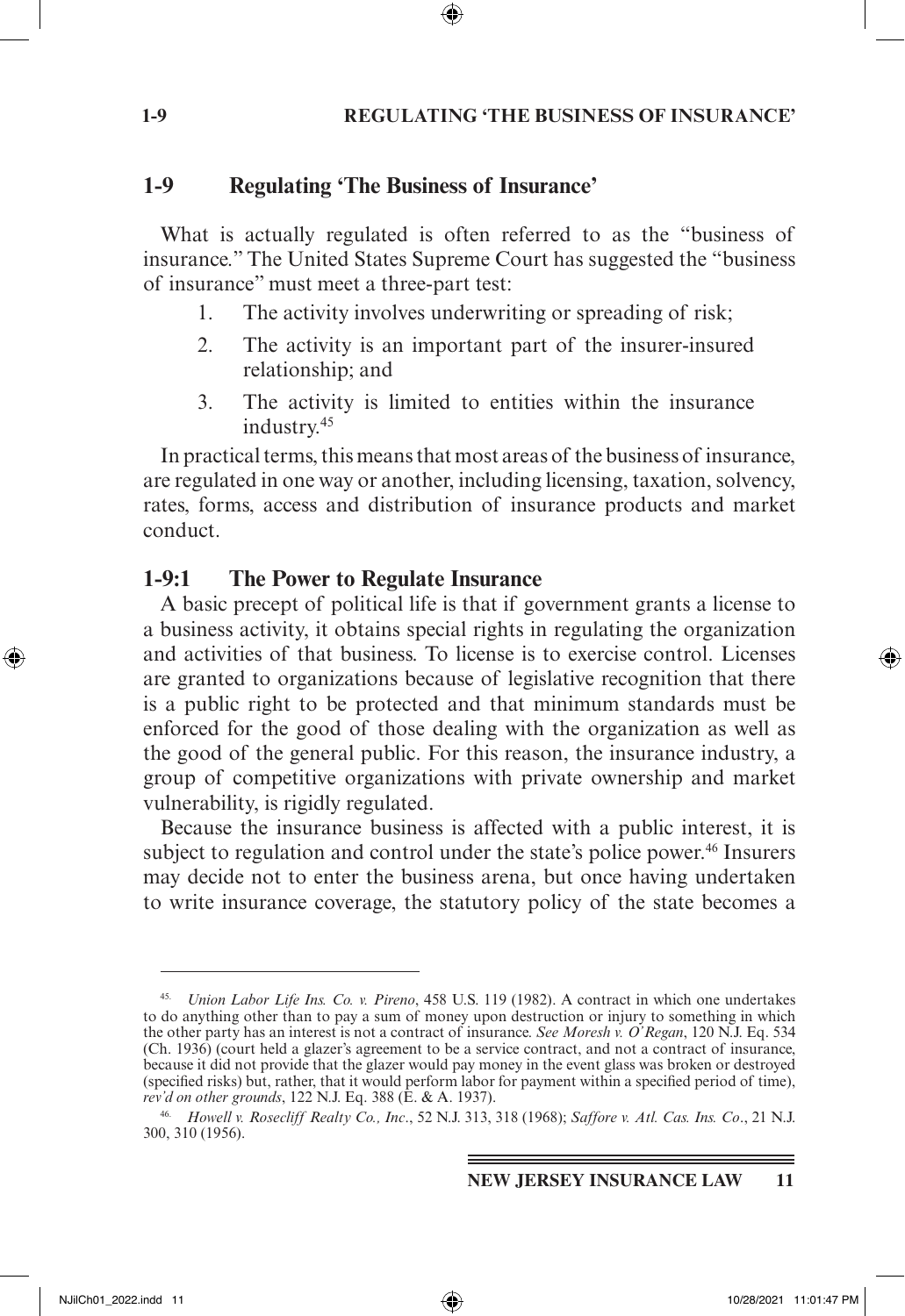constituent element of insurance contracts. State and federal constitutions are the only power limiting governmental requirements.

⊕

It has been stated that in the field of insurance, "the power of the state is broad enough to take over the whole business, leaving no part for private enterprise."47 Although this may be a bit of hyperbole, our courts have construed the regulatory power of the state over insurers to be extremely broad.<sup>48</sup>

#### **1-9:2 Federal Regulation: McCarran-Ferguson Act**

The McCarran–Ferguson Act, $49$  is a federal statute that gives states the authority to regulate the "business of insurance" without interference from federal regulation, unless federal law provides otherwise. The Act exempts insurance companies from the federal antitrust legislation that applies to most businesses.

The principal purpose of the Act when it was enacted, was to prefer state over federal regulation of nearly all of the insurance industry. The Act itself states that the "business of insurance, and every person engaged therein, shall be subject to the laws of the several States which relate to the regulation or taxation of such business."50 Prior to *United States v.*  South-Eastern Underwriters,<sup>51</sup> insurance contracts were not subject to regulation under the commerce clause of the U.S. Constitution because the law considered insurance contracts not to be articles of commerce, effectively putting them beyond the reach of federal power. Once *United States v. South-Eastern Underwriters* held insurance policies to be articles of commerce, Congress promptly enacted the McCarran-Ferguson Act,<sup>52</sup> stating that it is in the public interest to have the regulation and taxation of the insurance business subject to the laws of the individual states.

The Act provides that state law shall govern the regulation of insurance and that no act of Congress shall invalidate any state law unless the federal law specifically relates to insurance. The Act also states that a federal law

#### **12 NEW JERSEY INSURANCE LAW**

⊕

<sup>47.</sup> *Borland v. Bayonne Hosp*., 122 N.J. Super. 387, 398 (Ch. Div. 1973), *aff'd*, 136 N.J. Super. 60 (App. Div. 1975), *aff'd*, 72 N.J. 152 (1977), *cert. denied*, 434 U.S. 817 (1977).

<sup>48.</sup> *See, e.g., Am. Fire & Cas. Co. v. Dep't of Ins.,* 256 N.J. Super. 423 (App. Div. 1992).

<sup>49.</sup> 15 U.S.C. §§ 1011-1015.

<sup>50.</sup> 15 U.S.C. §§ 1011-1015.

<sup>51.</sup> *United States v. South-Eastern Underwriters*, 322 U.S. 533 (1944).

<sup>52.</sup> 15 U.S.C. §§ 1011-1015.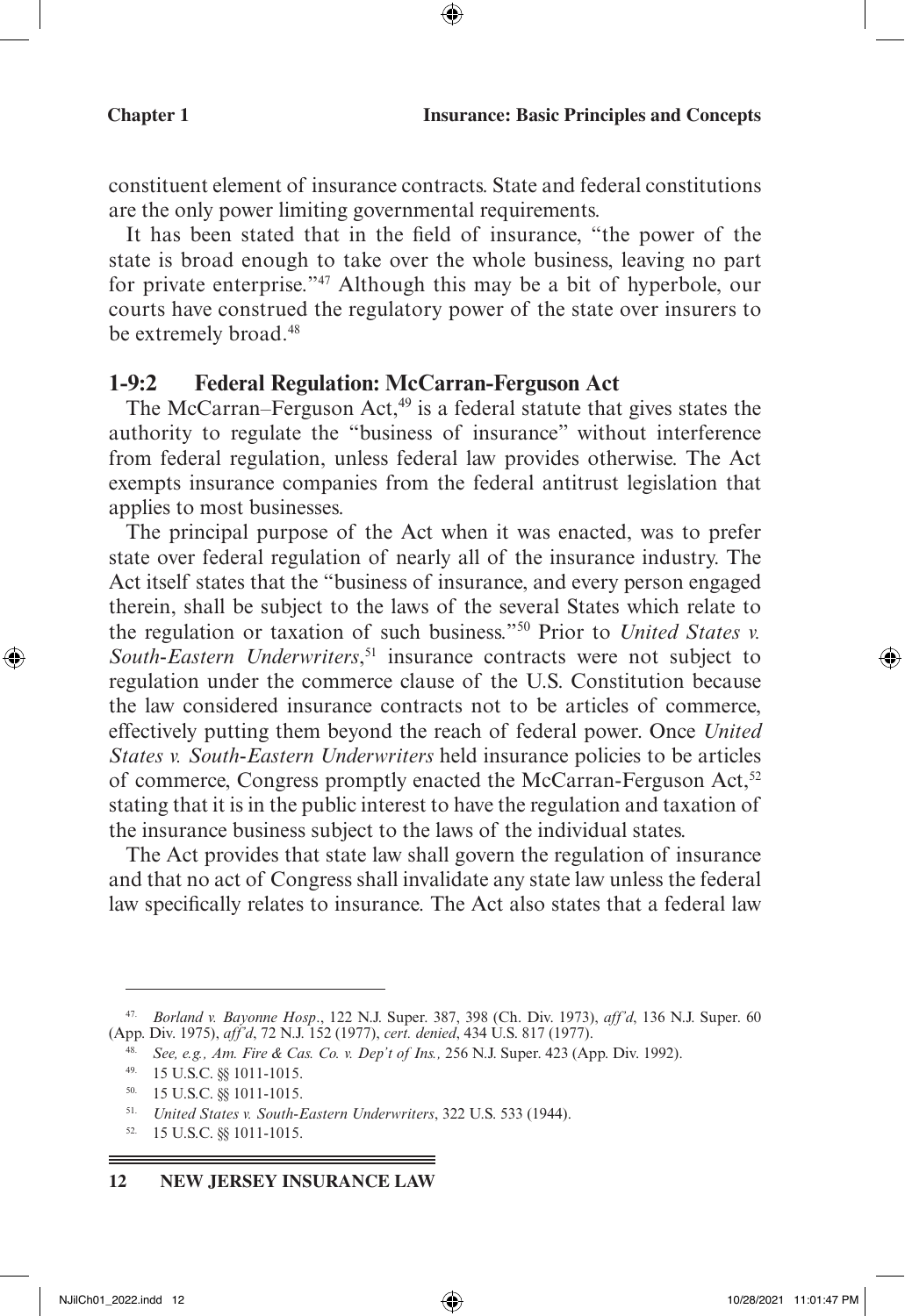#### **1-10 REGULATION OF INSURANCE IN NEW JERSEY**

that does not specifically regulate the business of insurance does not preempt state laws enacted for that purpose.<sup>53</sup>

The McCarran–Ferguson Act does not define the key phrase "business of insurance," however, as mentioned above the traditional measures focus on transferring risk, part of the relationship between the insurer and the insured, and entities within the insurance industry.<sup>54</sup>

#### **1-10 Regulation of Insurance in New Jersey**

## **1-10:1 Introduction: New Jersey Insurance Legislation and Administrative Regulations**

The bulk of enacted laws governing the insurance industry in New Jersey are found in Titles 17 and 39.<sup>55</sup> Insurance Administrative Regulations are found in Title 11.

The Department of Banking and Insurance regulates the banking, insurance and real estate industries, protects and educates consumers and promotes the growth, financial stability and efficiency of those industries.56 The Department of Banking and Insurance is comprised of three main units-the Division of Banking, the Division of Insurance and the New Jersey Real Estate Commission and is headed by the Commissioner of Banking and Insurance.

The Division of Insurance is charged with the licensing and oversight of all types of insurance regulated by the State of New Jersey. The Division of Insurance issues licenses to insurance companies, producers and other risk-assuming entities, reviews insurance products and rates for compliance with existing regulations, and monitors the financial solvency of licensees to ensure product availability in the marketplace. The Division also

↔

<sup>53.</sup> A state law has the purpose of regulating the insurance industry if it has the "end, intention or aim of adjusting, managing, or controlling the business of insurance." *United States Dep't of Treasury v. Fabe,* 508 U.S. 491 (1993).

<sup>54.</sup> McCarran-Ferguson does not prevent the federal government from regulating the insurance industry. It provides only that states have broad authority to regulate the insurance industry unless the federal government enacts legislation specifically intended to do so. McCarran-Ferguson also provides that the Sherman Anti-Trust Act of 1890, 15 U.S.C. § 1 et seq., the Clayton Anti-Trust Act of 1914, 15 U.S.C. § 12 et seq., and the Federal Trade Commission Act of 1914, 15 U.S.C. §§ 41-51, apply to the business of insurance to the extent that such business is not regulated by state law.

<sup>55.</sup> See Robert Ramsey, New Jersey Insurance Codes Annotated (West 2009), which presents New Jersey Insurance statutes along with references to leading cases.

<sup>56.</sup> *See* New Jersey Department of Banking and Insurance website, http://www.state.nj.us/dobi/ index.html.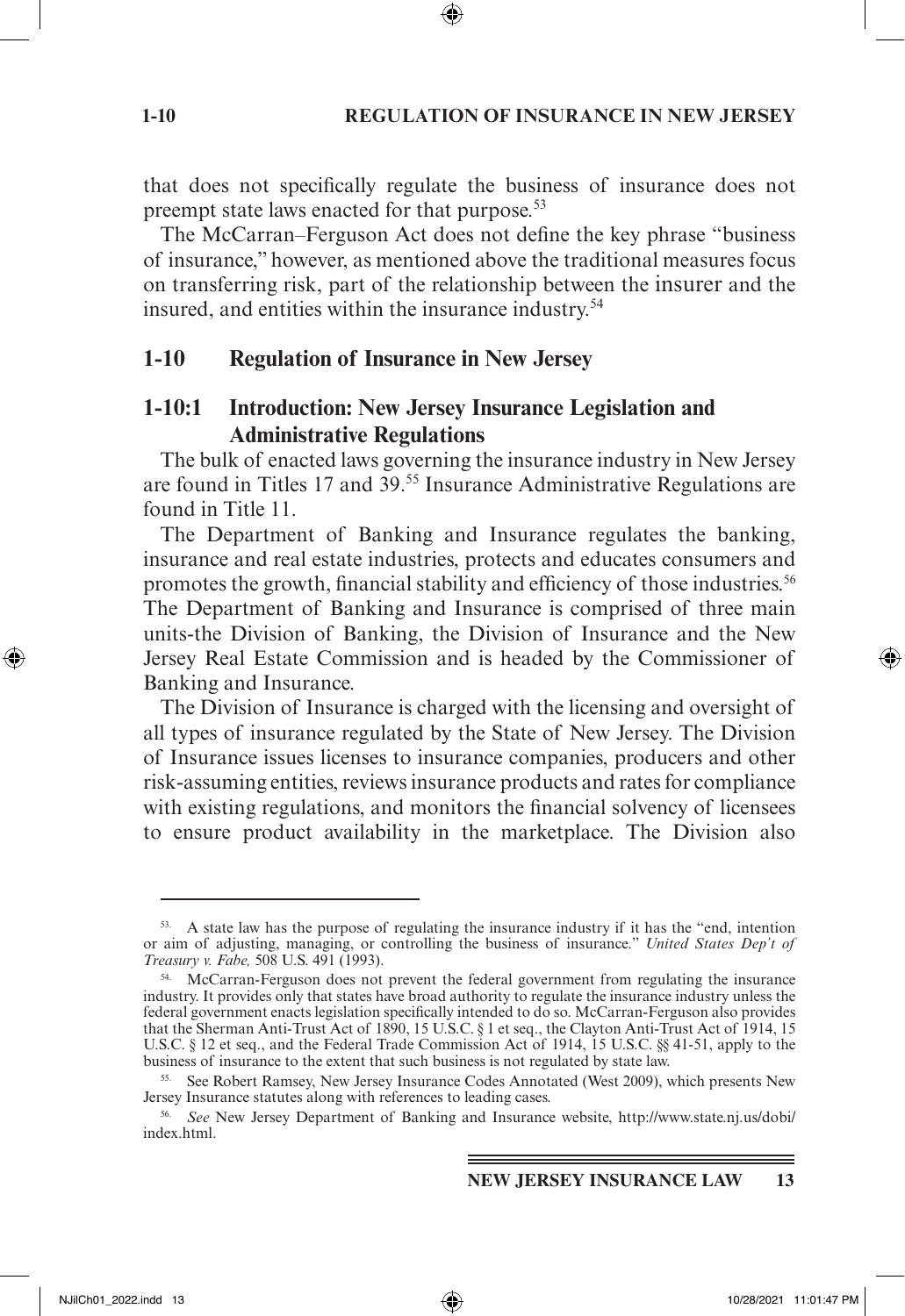responds to consumer concerns and inquiries and endeavors to educate consumers regarding insurance products and issues.<sup>57</sup>

⊕

## **1-10:2 Application to Executive Branch: Administrative Regulations**

Where a legislative body establishes basic policy in its enabling statute, it may grant broad authority to an administrative agency to make rules and regulations necessary to implement those policies. Such a grant of authority is liberally construed to enable the agency to accomplish its statutory responsibilities, and courts imply such incidental powers as are necessary to fully implement the legislative intent.<sup>58</sup> Administrative agency actions are presumed to be valid if they are within the statutory authority delegated to the agency. The burden is on the party challenging the agency action to overcome this presumption.59

Regulations promulgated by the Commissioner of Insurance are presumptively valid.60 The Commissioner of Insurance, however, is bound by the statutory intent and if that department acts contrary to an evident statutory meaning, a history of administrative judgment will not save an administrative interpretation of the statute from being struck down.<sup>61</sup>

The commissioner must follow the appropriate rule-making procedures when acting in an administrative capacity.<sup>62</sup>

If the Commissioner of Insurance approves policy forms or endorsements that violate statutory intent, the Commissioner is subject to the same review and restrictions by the court as are insurers. However, administrative regulations are accorded a strong presumption of validity

#### **14 NEW JERSEY INSURANCE LAW**

⊕

<sup>57.</sup> *See* New Jersey Department of Banking and Insurance website, http://www.state.nj.us/dobi/ index.html.

<sup>58.</sup> *Coal. for Quality Health Care v. N.J. Dep't of Banking & Ins.*, 348 N.J. Super. 272, 294-95 (App. Div. 2002); *New Jersey Healthcare Coal. v. N.J. Dep't of Banking & Ins.*, 440 N.J. Super. 129 (App. Div. 2015) (upholding regulatory changes as to personal injury protection benefits including scope of reimbursements to PIP medical providers and establishing a process for awarding reasonable attorney's fees).

<sup>59.</sup> *Coal. for Quality Health Care v. N.J. Dep't of Banking & Ins.*, 348 N.J. Super. 272, 301 (App. Div. 2002); New Jersey Healthcare Coal. v. N.J. Dep't of Banking & Ins., 440 N.J. Super. 129 (App. Div. 2015) (upholding regulatory changes as to personal injury protection benefits including scope of reimbursements to PIP medical providers and establishing a process for awarding reasonable attorney's fees).

<sup>60.</sup> *Med. Soc'y v. N.J. Dep't of Law & Pub. Safety*, 120 N.J. 18, 25 (1990); *Ingersoll v. Aetna Cas. & Sur. Co*., 269 N.J. Super. 192, 197 (App. Div. 1993), *rev'd on other grounds*, 138 N.J. 236 (1994).

<sup>61.</sup> *In re Comm'r of Ins. March 24 1992 Order*, 256 N.J. Super. 158 (App. Div. 1992), *aff'd*, 132 N.J. 209 (1993).

<sup>62.</sup> *In re Comm'r of Ins. March 24 1992 Order*, 256 N.J. Super. 158 (App. Div. 1992), *aff'd*, 132 N.J. 209 (1993).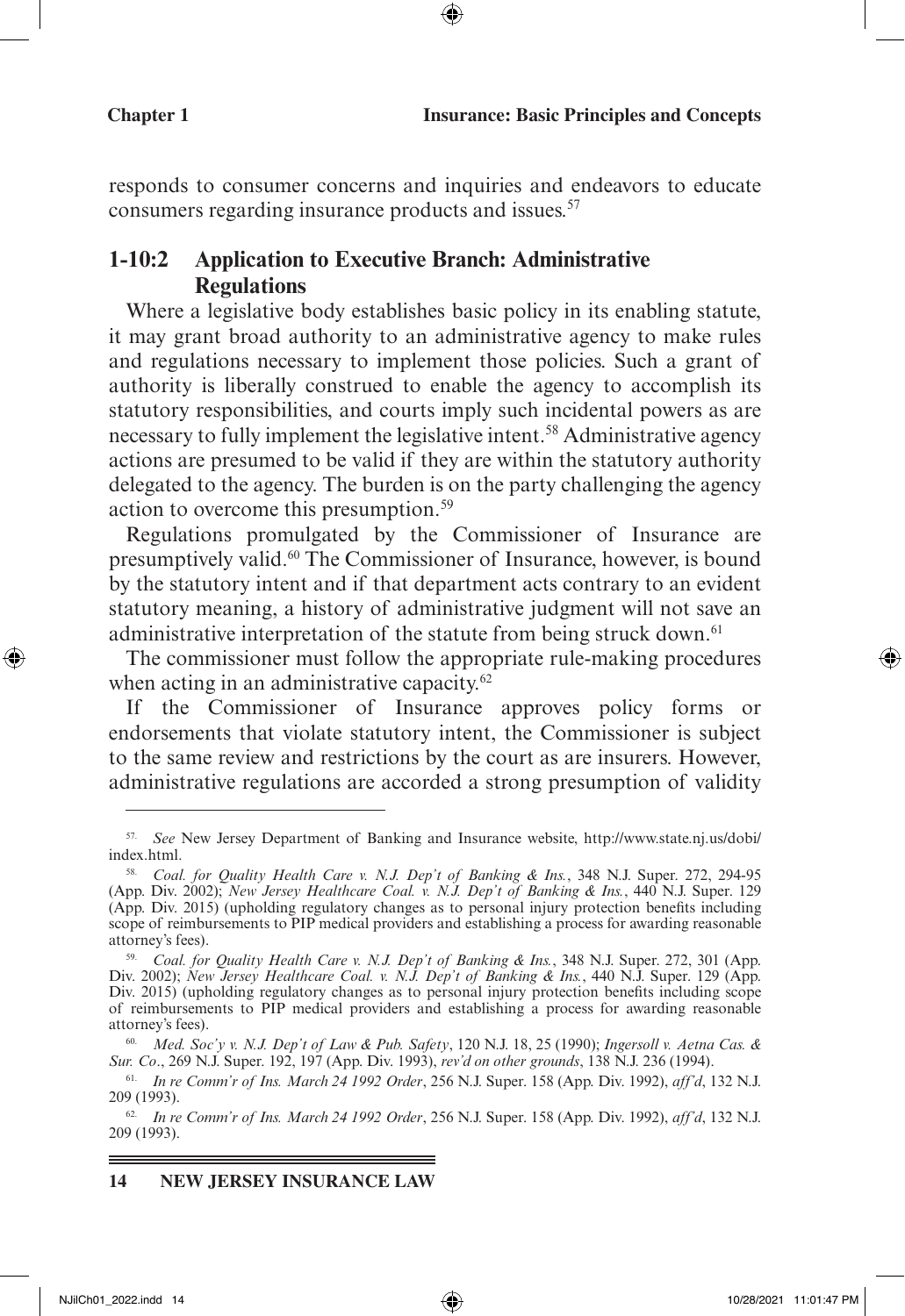#### **1-10 REGULATION OF INSURANCE IN NEW JERSEY**

and reasonableness. The party attacking an administrative regulation must demonstrate that it is arbitrary, capricious, or otherwise unreasonable. Because of the rebuttable presumption afforded administrative regulations, an *ultra vires* finding, or judgment that the exercised authority was beyond the power granted, generally is disfavored. In deciding whether an administrative regulation is authorized by statute, the reviewing court may look beyond the specific terms of the enabling act to the desired statutory policy and examine the language in light of its objectives.

A court may not substitute its judgment as to the wisdom of an administrative action for the judgment of the agency as long as the agency's action is statutorily authorized and is reasonable. If any fair argument will support the Commissioner's action or if there is any reasonable ground for the agency's position, it will not be disturbed unless patently corrupt, arbitrary, or illegal.

The construction of a regulatory statute by the agency charged with its enforcement is given great weight by the court and is a substantial factor in a court's construction. The Commissioner's expertise in the field of insurance must be given great weight.<sup>63</sup>

Although courts afford substantial deference to an administrative agency's interpretation of a statute, they are not bound by that interpretation or the agency's determination of strictly legal issues. Construction of a statute is a judicial and not an executive function. When the executive or administrative interpretation is clearly contrary to the plain meaning of the statute, the court has the obligation to override the administrative determination.<sup>64</sup>

There are, however, limits to the authority of the commissioner to impose obligations on insurers.65

#### **1-10:3 State Control of Insurers**

An illustration of the tight control that can be constitutionally exercised by the state is evident in *Sheeran v. Nationwide Mutual Insurance Company, Inc.*66 Nationwide contended that the statute, which prevented it from

⊕

<sup>63.</sup> *In re Comm'r of Ins. Issuance of Orders A-92-189 and A-92-212*, 274 N.J. Super. 385, 397-98 (App. Div. 1993) (holding that the Commissioner of Insurance did not exceed his authority in promulgating a regulation under N.J.S.A. 17:29A-5.6 to 5.16, intended to implement the Fair Automobile Insurance Reform Act [FAIR] of 1990, N.J.S.A. 17:33B-1 to 62), *aff'd*, 137 N.J. 93 (1994).

<sup>64.</sup> *Chubb Group v. Trenton Bd. of Educ.*, 304 N.J. Super. 10, 14 (App. Div. 1997).

<sup>65.</sup> *In re Comm'r of Ins. March 24 1992 Order*, 256 N.J. Super. 158 (App. Div. 1992), *aff'd*, 132 N.J. 209 (1993) (Commissioner held to lack authority to impose transitional assessments under the Fair Automobile Insurance Reform Act (FAIR)).

<sup>66.</sup> *Sheeran v. Nationwide Mut. Ins. Co., Inc*., 80 N.J. 548 (1979). Interestingly, *Sheeran* has been subsequently cited as frequently by dissenting Justices, chiding the majority for failure to follow the mandate of statutory language and reminding the majority that "a Court should enforce the statute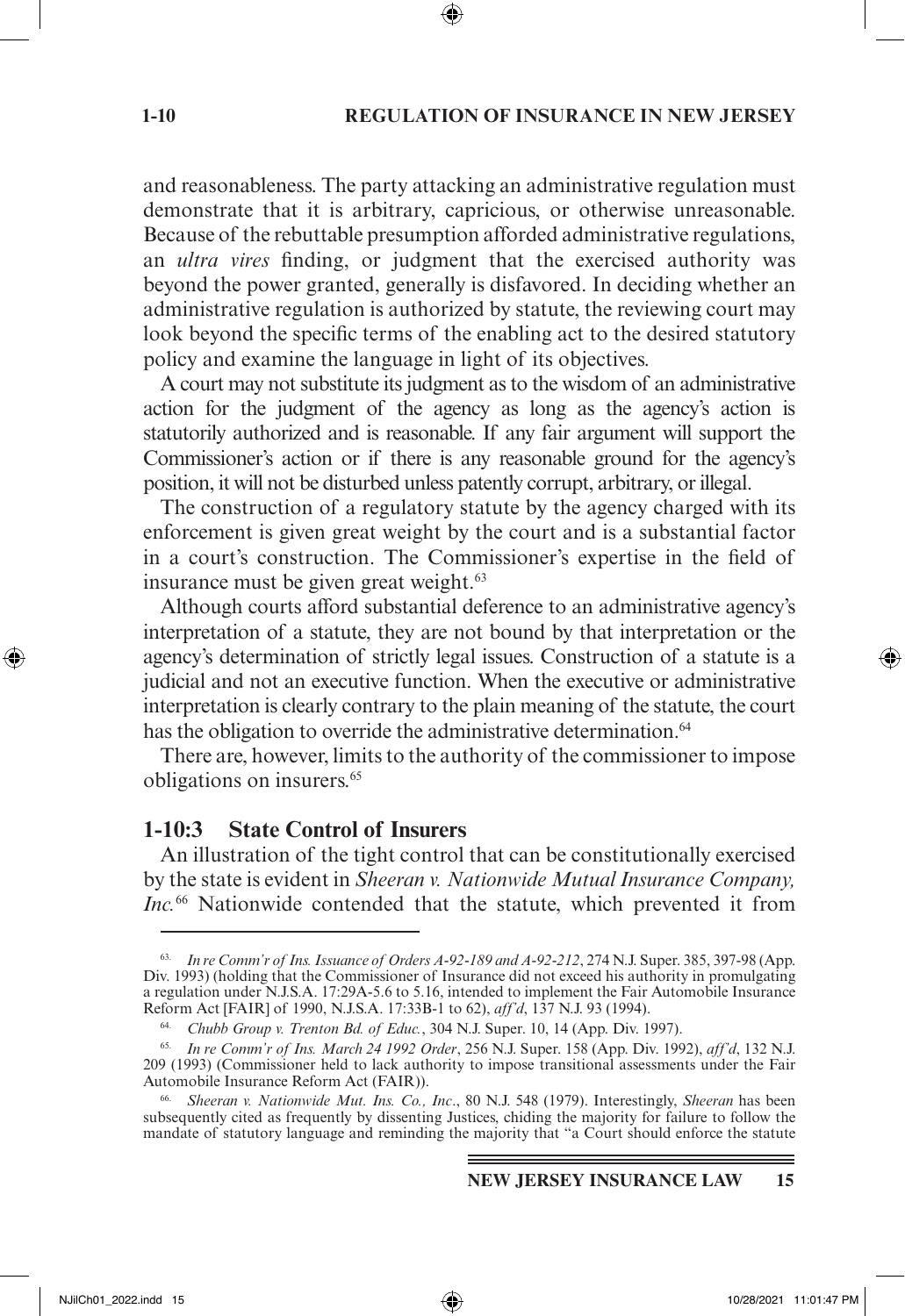refusing renewal of coverage under the No-Fault Act without the consent of the Commissioner of Insurance, was unconstitutional. It argued on the grounds that it (a) was an undue delegation of legislative authority, (b) deprived the insurer of its property without due process of law, and (c) forced compliance with a statutory scheme not rationally related to its business because of the unconstitutional condition imposed on it. The Court, after answering each of Nationwide's arguments, concluded that to retain its license to sell automobile insurance within New Jersey it must obey the requirements of the Act.

#### **1-10:4 Legislative Leeway**

The equal protection clause of the 14th Amendment, as well as equal protection guarantees in the New Jersey state constitution, require that persons similarly situated be treated alike. These guarantees do not, however, require the government to treat all persons identically. The legislature has leeway in making rational classifications based on policy considerations, the wisdom of which is not to be questioned by the courts.<sup>67</sup> Ultimately, courts must determine whether the classifications drawn in a statute are reasonable in light of the legislature's purpose.<sup>68</sup> In construing an insurance statute, the courts will consider legislative language "sensibly rather than literally" and presume that the controlling legislative intent is "consonant to reason and good discretion."69

#### **1-10:5 Presumption of Validity**

If an insurer challenges a statute as unconstitutional on the ground that a legislatively created distinction bears no rational relation to the legislature's purpose, it shoulders a heavy burden. The insurer must (a) overcome a strong presumption of legislative validity,<sup>70</sup> and (b) it must

#### **16 NEW JERSEY INSURANCE LAW**

==

⊕

according to its terms." *In re Exec. Comm'n on Ethical Standards*, 116 N.J. 216, 227-29 (1989). Judicial interpretation is inappropriate even if a particular application of the law was not foreseen by its drafters. *See, e.g., In re Exec. Comm'n on Ethical Standards*, 116 N.J. 216, 227-29 (1989).

<sup>67.</sup> *ADA Fin. Serv. Corp. v. New Jersey*, 174 N.J. Super. 337 (App. Div. 1979).

<sup>68.</sup> *McLaughlin v. Florida*, 379 U.S. 184, 191 (1964); *see also Group Health Ins. of N.J. v. Howell*, 43 N.J. 104 (1964).

<sup>69.</sup> *Flaherty v. The Enclave*, 255 N.J. Super. 407, 411 (Law Div. 1992); *see also Relly v. AAA Mid-Atlantic Ins*., 194 N.J. 474 (2008) (the Court held that for purposes of assessing insurance eligibility rating points, the Department of Banking & Insurance improperly utilized an underwriting analysis rather than negligence-based fault concepts to assess the culpability of a driver for an "atfault accident," the determination of which would have a serious impact on the driver's ability to obtain insurance with a premium rating that truly reflected his conscientiousness and caution as an automobile driver).

<sup>70.</sup> *Hutton Park Gardens v. W. Orange*, 68 N.J. 543, 564-65 (1975).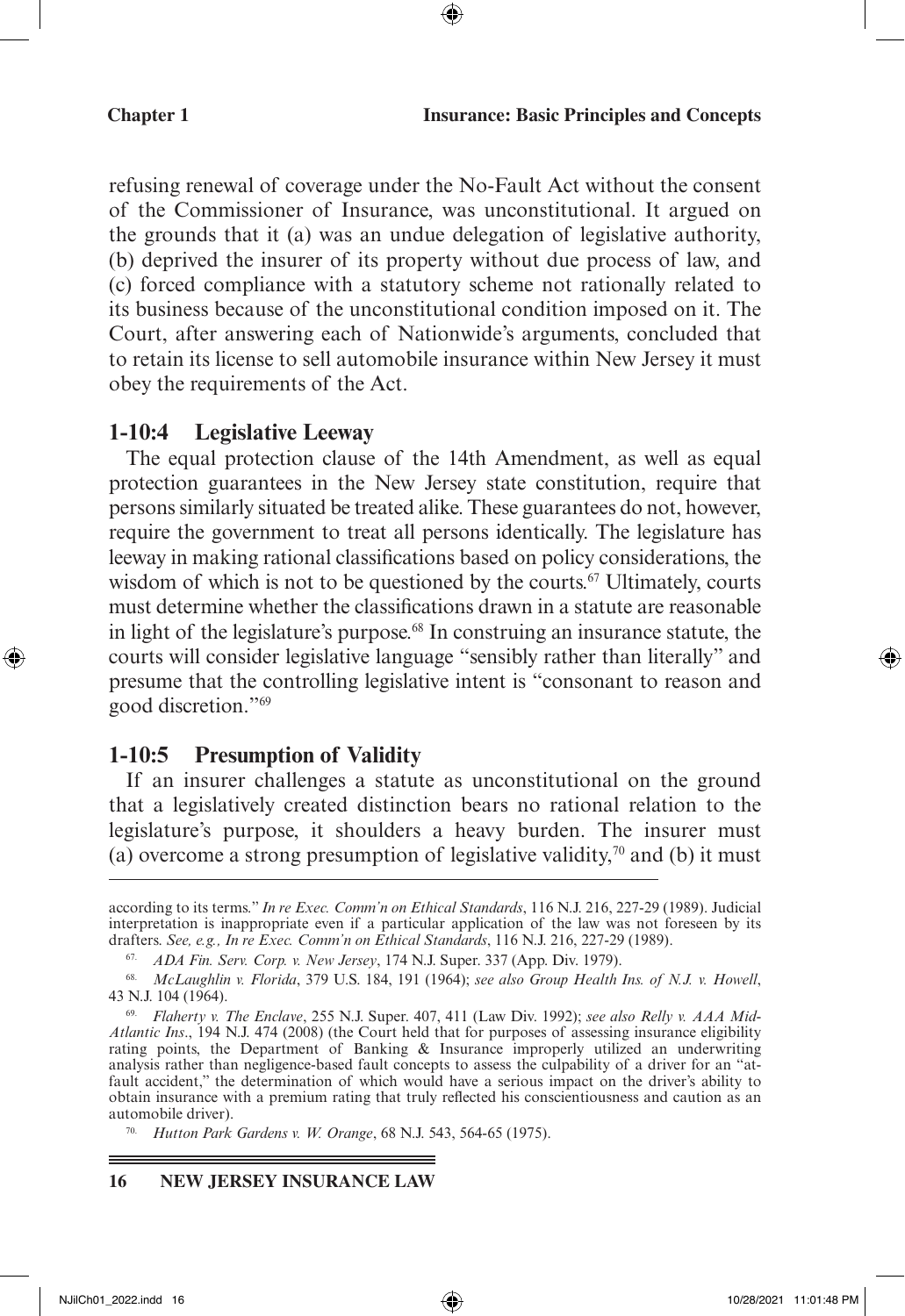#### **1-10 REGULATION OF INSURANCE IN NEW JERSEY**

show that the statutory classification has no reasonable basis. If these two hurdles can be crossed, the insurer may sustain a contention that the statute unlawfully discriminates against it.<sup>71</sup>

#### **1-10:6 The Insurance Trade Practices Act**

The New Jersey Legislature has defined the relationship between insurance companies and insureds by promulgating a broad range of statutory provisions. The Insurance Trade Practices Act ("ITPA") was enacted to regulate trade practices in the business of insurance.<sup>72</sup> The Act defines and prohibits "certain abuses in the insurance business and empower[s] the Commissioner of Banking and Insurance of [New Jersey] to deal with them."73 The unfair practices defined and prohibited include "Not attempting in good faith to effectuate prompt, fair and equitable settlements of claims in which liability has become reasonably clear."<sup>74</sup>

The Commissioner of Insurance is accorded broad power under the ITPA. Allegations that a person is misleading, misrepresenting or conveying false statements regarding insurance policies are investigated and resolved by the Commissioner.75 It is the Commissioner who determines whether an insurance company is "engaged in a method of unfair competition or unfair deceptive practice . . . . "<sup>76</sup> Decisions of the Commissioner are subject to review by the New Jersey Superior Court.<sup>77</sup> The ITPA, which is a penal statute, has strictly been construed by the New Jersey courts.78

No individual or private right of action exists under the ITPA.<sup>79</sup> The New Jersey Legislature has adopted a method for deterring unfair insurance practices under N.J.S.A. 17:29B-1 et seq. N.J.S.A. 17:29B-4(9)(d) declares that the general business practice of an insurance company of "[r]efusing

⊕

<sup>71.</sup> *Morgan v. Orcinoli*, 183 N.J. Super. 338 (Law Div. 1981).

<sup>72.</sup> N.J.S.A. 17:29 B-1; *see* Chapter 5, Section 5-6:1.

<sup>73.</sup> *Retail Clerks Welfare Fund, Local 1049, AFL-CIO v. Cont'l Cas. Co.,* 71 N.J. Super. 221, 225 (App. Div.1961).

<sup>74.</sup> *Retail Clerks Welfare Fund, Local 1049, AFL-CIO v. Cont'l Cas. Co.,* 71 N.J. Super. 221, 225 (App. Div. 1961).

<sup>75.</sup> N.J.S.A. 17:29B-4 to 17:29B-7.

<sup>76.</sup> *Chick's Auto Body v. State Farm Ins. Co.,* 168 N.J. Super. 68, 82 (Law Div. 1979), *aff'd,* 176 N.J. Super. 320 (App. Div. 1980).

<sup>77.</sup> N.J.S.A. 17:29B-8.

<sup>78.</sup> *See Retail Clerks Welfare Fund, Local 1049, AFL-CIO v. Cont'l Cas. Co.,* 71 N.J. Super. 221, 225 (App. Div.1961).

<sup>79.</sup> *Pierzga v. Ohio Cas. Grp. of Ins. Cos.,* 208 N.J. Super. 40, 47 (App. Div. 1986); *Milcarek v. Nationwide Ins. Co.,* 190 N.J. Super. 358 (App. Div. 1983); *Kubiak v. Allstate Ins. Co.,* 198 N.J. Super. 115 (App. Div. 1984); *Chick's Auto Body v. State Farm Ins. Co.,* 168 N.J. Super. 68, 82 (Law Div. 1979), *aff'd,* 176 N.J. Super. 320 (App. Div. 1980).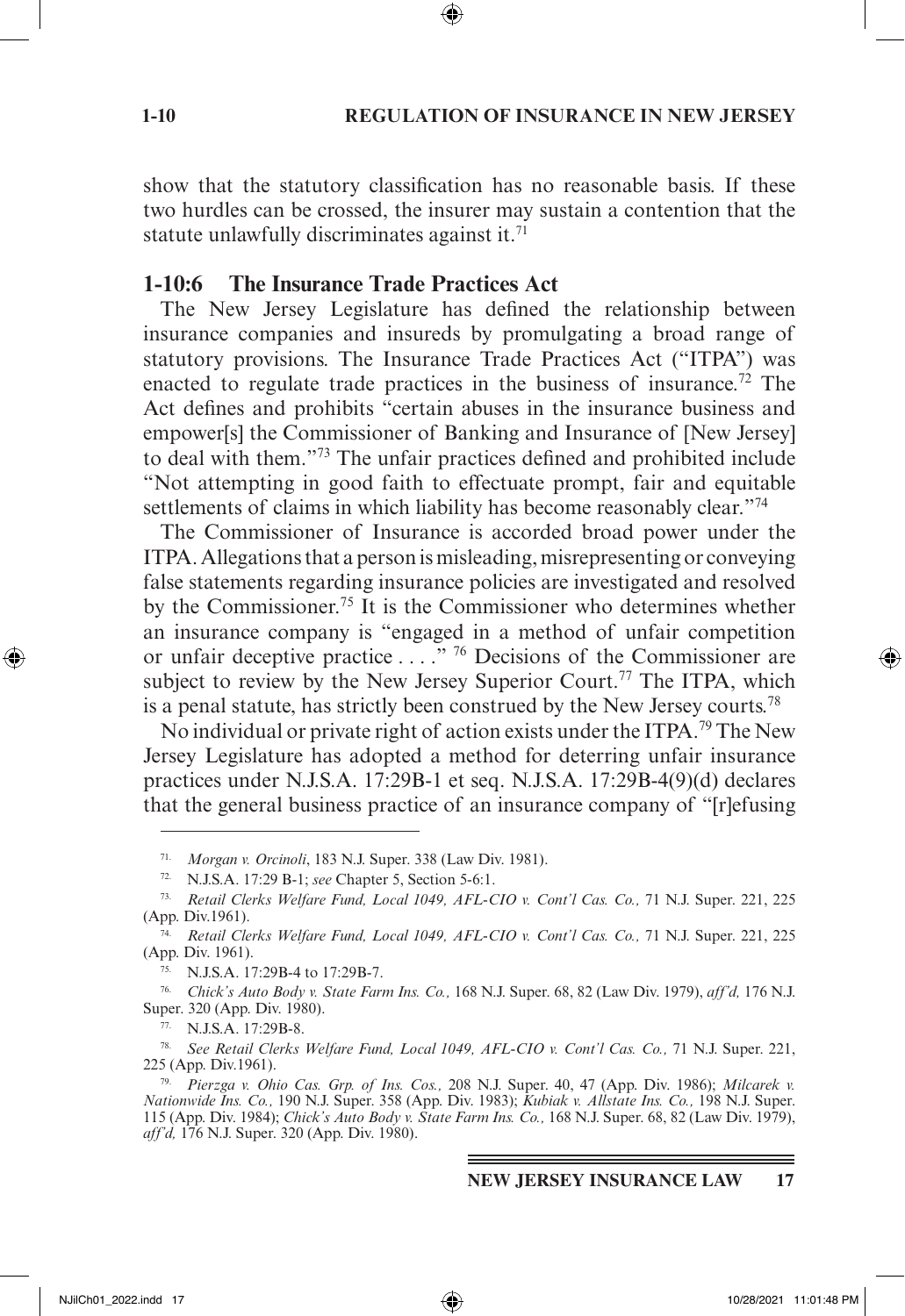to pay claims without conducting a reasonable investigation based upon all available information" is an unfair claim-settlement practice. Of course, such alleged violations are resolved before the Commissioner of Insurance and the monetary penalty provided would not go to the parties aggrieved by the insurer's actions.<sup>80</sup> Nevertheless, this act punishes insurance companies for unreasonably denying claims, thereby also serving as a deterrent. In order for an individual to pursue a claim under the ITPA, they must first file a complaint with the Commissioner.<sup>81</sup>

⊕

#### **1-10:7 Judicial Regulation**

Despite the number of statutes and regulations enacted in New Jersey to govern the insurance industry, perhaps the greatest impact and governance comes from the case law published by all levels of state courts addressing insurers, insurance policies, enacted statutes and regulations. The body of case law is immense and ever expanding. Many of the remaining chapters in this book focus on that body of governing law, from policy and statutory interpretation to public policy concerns and specific areas of insurance coverage.

## **III. TYPES AND LINES OF INSURANCE PRODUCTS AND POLICIES**

#### **1-11 Introduction**

 $\bigoplus$ 

Any attempt to present a list of, much less discuss, all the different types of insurance policies and products is difficult because there are so many categories and branches of insurance and a multitude of insurance products. That said, insurance products (and insurers) may be grouped into several categories. Below is a snapshot of these categories with brief explanations and discussions. Many of the most common types of policies are discussed in detail in specific chapters and sections of this book.

#### **1-11:1 Proving Missing or Lost Policies of Insurance**

There are various ways that a policyholder who claims coverage under a missing or lost policy can prove the policy. The insured can seek to locate

==

<sup>80.</sup> N.J.S.A. 17:29B-5, N.J.S.A. 17:29B-6 and N.J.S.A. 17:29B-7*; see also Milcarek v. Nationwide Ins. Co.,* 190 N.J. Super. 358, 368 (App. Div. 1983).

<sup>81.</sup> *Weiss v. First Unum Life Ins. Co.,* 482 F.3d 254, 264 (3d Cir. 2007).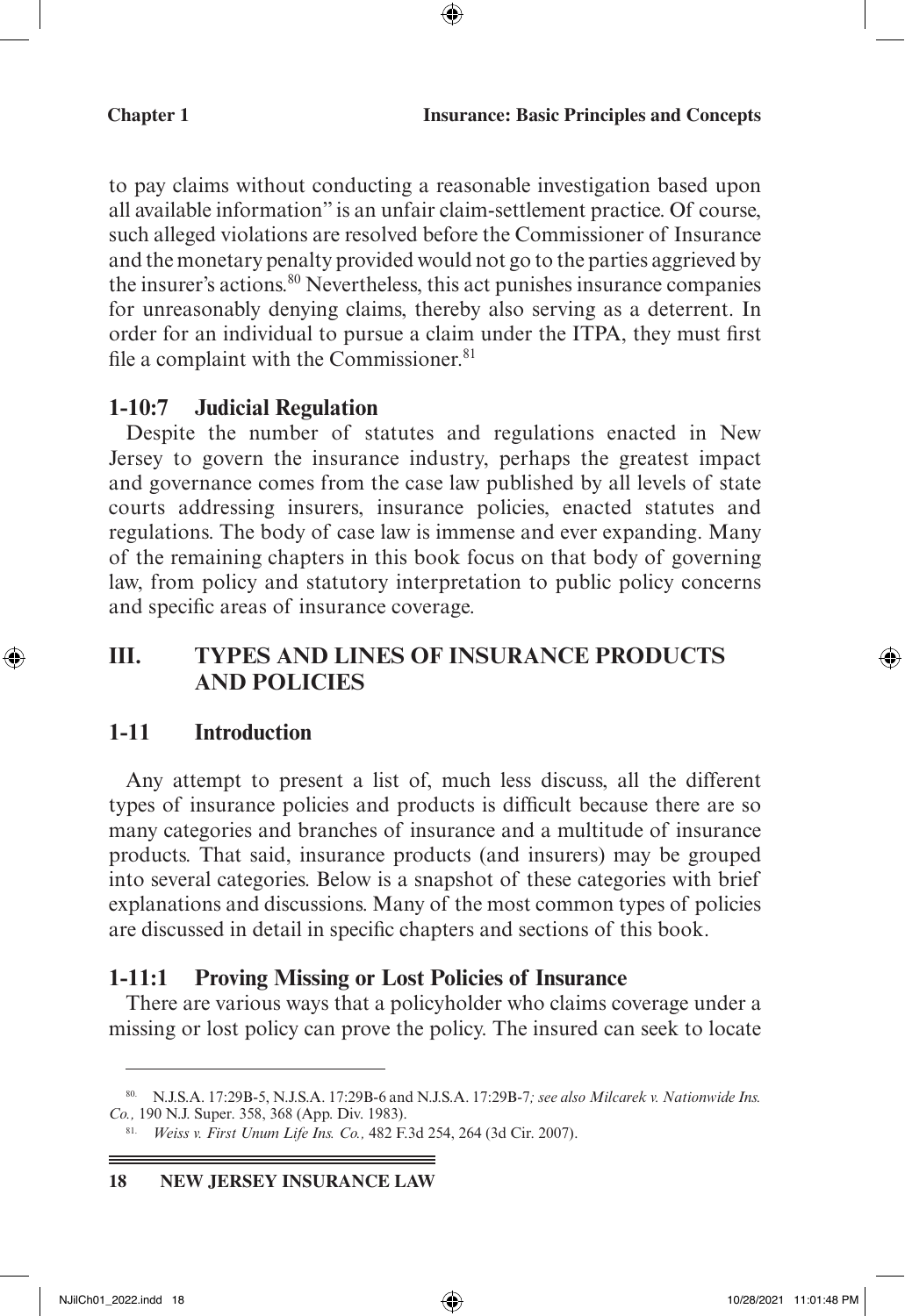#### **1-11 INTRODUCTION**

the policy through institutional policy archeology. If this is not successful, and the policyholder is unable to locate a complete policy through diligent search, components of the policy or information as to critical and necessary coverage provisions may be proved through other means as, for example, through a policy reconstruction expert.

If the insured cannot furnish the original policy, the New Jersey Rules of Evidence, patterned after the Federal Rules of Evidence, provide that secondary evidence may be used to establish the existence of the original document, assuming that the policyholder has not acted in bad faith and a diligent search for the original has proven unsuccessful.<sup>82</sup>

Various documents, including a declarations page or a partial policy,<sup>83</sup> broker documents, premium notices,<sup>84</sup> policyholder documents such as Board of Directors' meeting minutes<sup>85</sup> and corroborating testimony from an insured's employee have all been recognized as evidential to prove the existence and contents of the claimed policy. The policy in question may be proven by such secondary evidence if the policy holder cannot reconstruct the actual language of the policy, $86$  especially when the policy, itself, is one of common forms drafted by the ISO and adopted throughout the industry. These methods of establishing coverage under a missing or lost policy have been upheld in other jurisdictions.<sup>87</sup>

In New Jersey, there is presently only one reported case which addresses the missing/lost policy issue.88 In *Sayreville*, the issue presented was the quantum of proof necessary to establish the existence and contents of missing liability insurance policies. The Borough of Sayreville maintained various comprehensive general liability insurance policies, primary and excess, with numerous carriers during the period it operated a municipal landfill. Eventually, the Borough was directed by the New Jersey DEP and U.S. EPA to perform various remediation and monitoring tasks at the landfill. Sayreville instituted an action against all of the carriers on the risk during the years the Borough had used the landfill as a solid waste

⊕

<sup>82.</sup> N.J.R.E. 1004; Fed. R. Evid. 1004.

<sup>83.</sup> *Century Indem. Co. v. Aero-Motive Co.,* 254 F. Supp. 2d 670 (W.D. Mich. 2003).

<sup>84.</sup> *MAPCO Alaska Petrol., Inc. v. Central Nat'l Ins. Co.*, 795 F. Supp. 941 (D. Alaska 1991).

<sup>85.</sup> *Burroughs Wellcome Co. v. Commercial Union Ins. Co.*, 632 F. Supp. 1213, *modified*, 642 F. Supp. 1020 (S.D.N.Y. 1986).

<sup>86.</sup> *Dart Indus. Inc. v. Commercial Union Ins. Co*., 28 Cal. 4th 1059, 52 P.3d 79 (Cal. 2002).

<sup>87.</sup> Michael S. Jones, *Insurance Law Annual: No Policy, No Problem? How Insureds Are Finding Coverage Even Though They Can't Find Their Policies*, 50 Drake L. Rev. 611 (2002).

<sup>88.</sup> *Borough of Sayreville v. Bellefonte Ins. Co*., 320 N.J. Super. 598 (App. Div. 1998).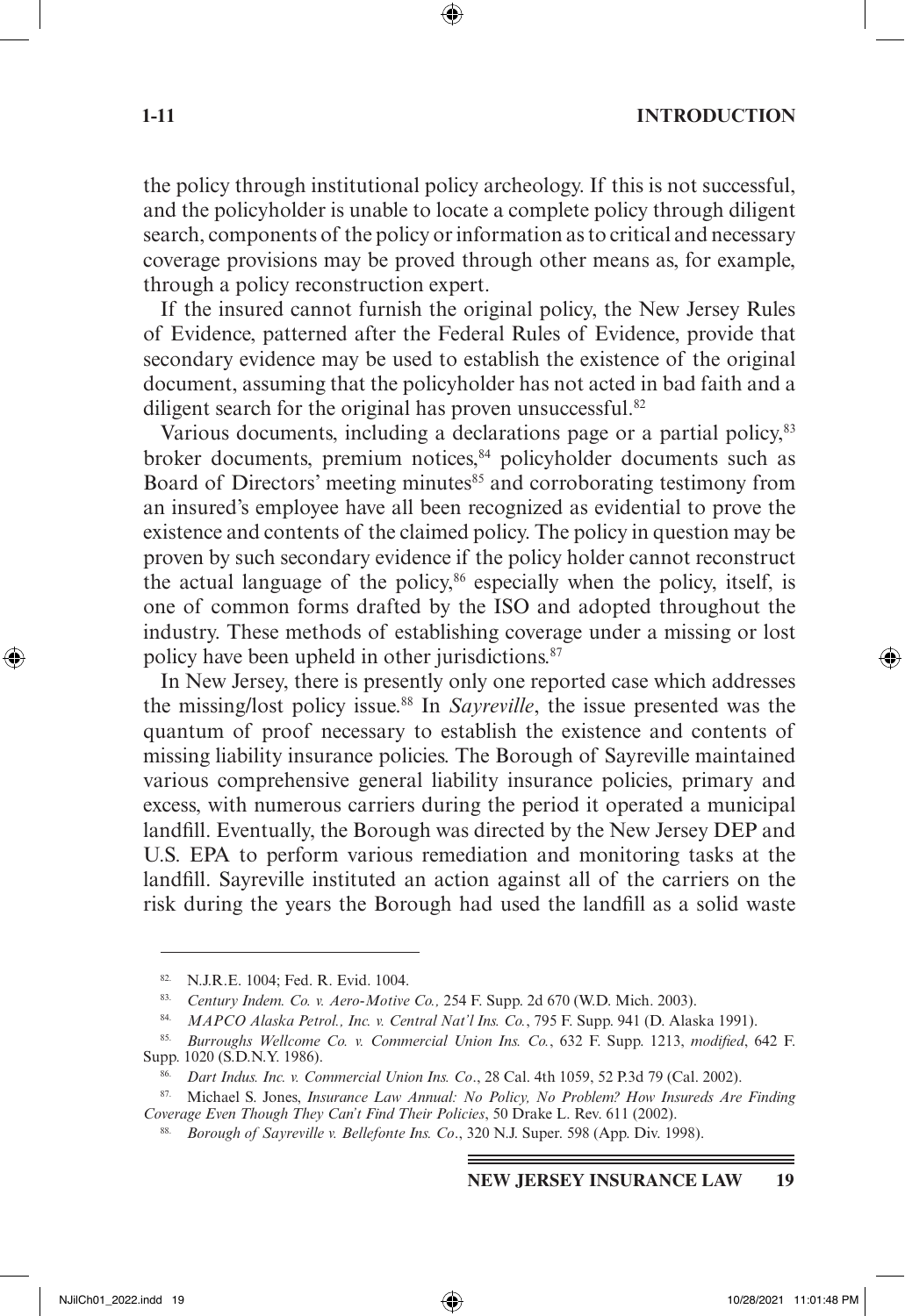site. The trial judge denied coverage, finding that the Borough had failed in its burden to produce those policies or establish their terms by clear and convincing evidence. The Appellate Division reversed and remanded the case for discovery consistent with a preponderance of the evidence standard as to the missing policies.

⊕

The appellate court acknowledged that, although other jurisdictions were split between the clear and convincing standard and the preponderance of the evidence standard in establishing policies, the more recent cases had applied the preponderance standard to missing policies. Therefore, it adopted that preponderance standard in the absence of any claim of fraud.

In *Sayreville*, the Borough was able to provide copies of insurance schedules by number, type, applicable limits and dates of coverage and, although admittedly incomplete, minutes from Borough meetings indicating that, in fact, the insurer's CGL policies were in effect during the contested period. Based on this evidence, the court concluded that sufficient evidence existed to suggest a prima facie case under the preponderance of evidence standard.

#### **1-12 Life and Non-Life Categories of Insurance**

Insurance companies and policies are often split into the life and nonlife categories. Life means traditional life insurance as well as accident and health, disability and pension products. Non-life refers to most other lines of general insurance. Life and non-life products and insurers are subject to different regulations, tax and accounting rules.

A principal difference between the life and non-life categories is the length of time for which the products are written. Life products tend to be written for long periods of time, sometimes decades or longer where non-life products are issued for shorter time periods. Solvency and other concerns that arise based on the long time periods involved for life products subjects them to different regulatory and accounting rules in many jurisdictions.

A second difference is that a greater degree of certainty surrounds many life products. There is certainty that the insured will either die or surrender the policy, the face amount of the worst case scenario is known and life insurers can use mortality tables and lapse statistics to predict future events with a good degree of accuracy. It is much more difficult to predict losses under non-life policies. There is a large range of possible losses between zero and the policy limit that can occur during any policy period.

#### **20 NEW JERSEY INSURANCE LAW**

⊕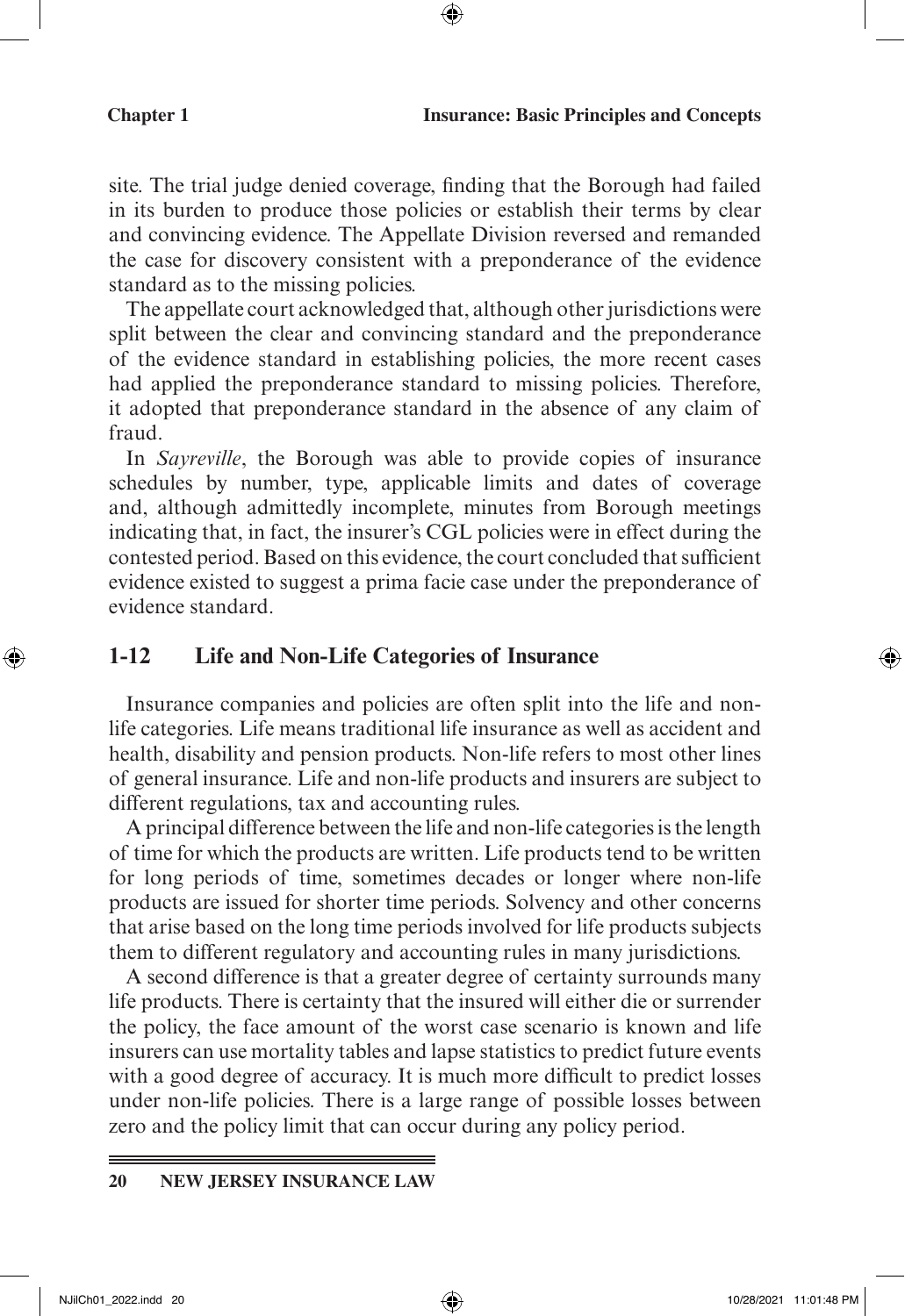#### **1-15 SPECIFIC TYPES OF INSURANCE**

Many insurers sell both life and non life insurance and many lines of business within each category. Sometimes these companies are referred to as multiline insurers. An insurer that writes just one type of insurance is sometimes referred to as a monoline insurer.<sup>89</sup>

⊕

#### **1-13 Personal, Consumer and Commercial Lines**

Insurance policies are also grouped by customer. The usual designations are personal or consumer lines and commercial lines. Personal insurance policies are often standard forms and are regulated to a higher degree based on a desire to protect the consumer. Commercial policies are usually more complex and sometimes include manuscript language, meaning that the wording was drafted particularly for or by the insured.

#### **1-14 First-Party and Third-Party Insurance**

Insurance products are also commonly categorized as first-party insurance and third-party insurance. First-party insurance pays the insured itself for losses to its own property or consequential losses arising out of losses or damage to that party.<sup>90</sup> The most prevalent type of firstparty insurance is property insurance, which pays the owner for losses and damages to real or personal property.

Third-party or liability insurance covers the insured for injury or damage caused by the insured's conduct to third parties.

## **1-15 Specific Types of Insurance**

#### **1-15:1 Overview**

While the rest of this book discusses many policies and products in more detail and in the context of what New Jersey law has to say about them, the following is an overall summary of the many different types of insurance policies and products.

⊕

<sup>89.</sup> *See* IRMI online insurance glossary, http://www.irmi.com/online/insurance-glossary/terms/m/ monoline.aspx.

<sup>90.</sup> See Chapter 20, Property Insurance and Fire Insurance.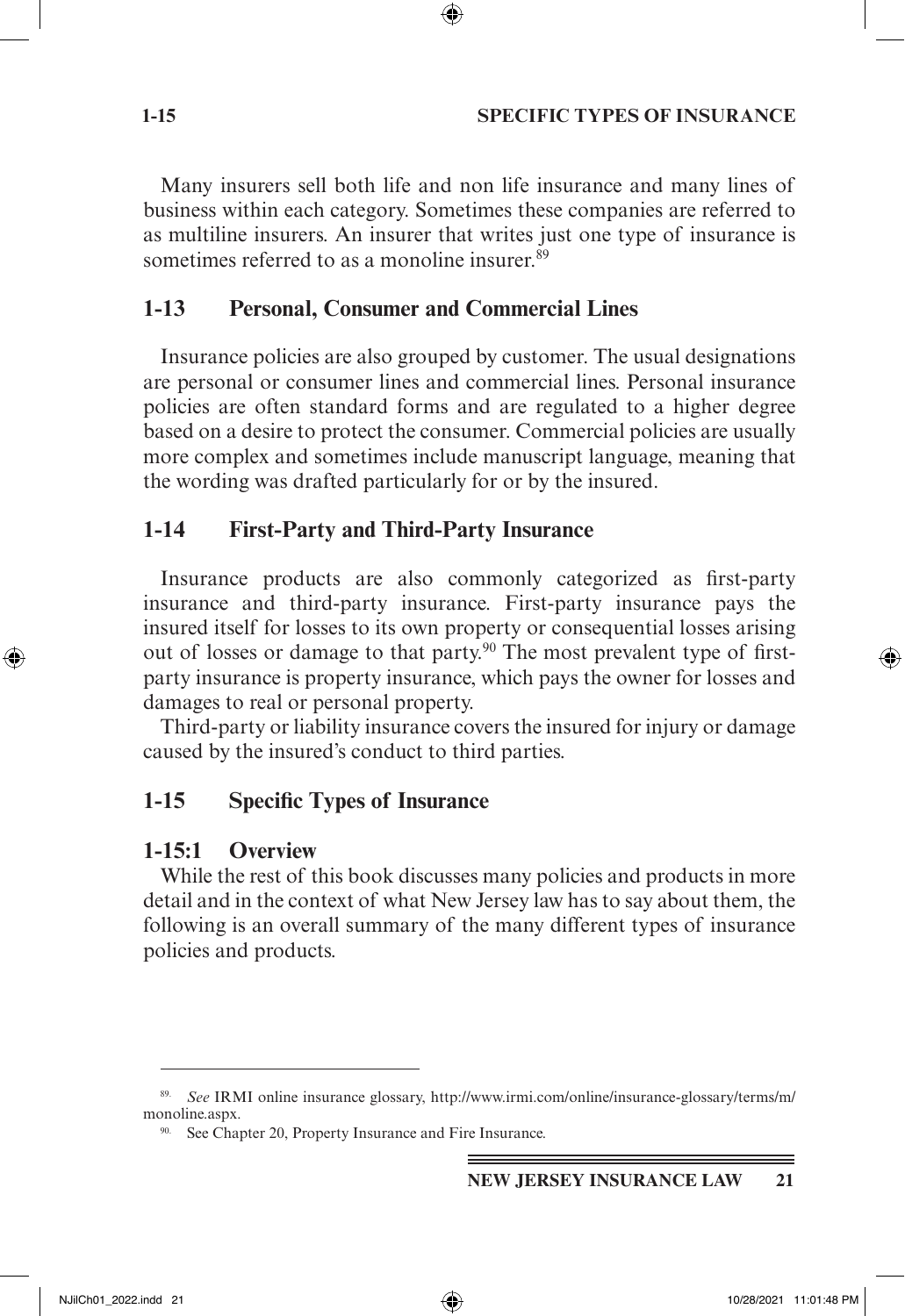#### **1-16 Life Insurance and Other Life Products**

Three of the most common types of life insurance products are traditional life insurance, annuities, and health and disability insurance. Traditional life insurance provides coverage for death and is usually purchased to protect against an untimely one. Annuities provide a guaranteed payment for a period of time, often the remaining life of the insured.

⊕

Traditional life insurance provides coverage after the insured party's death, often to a family member(s) left behind, known as the beneficiary. Term life insurance is sold for a specified time period. Whole life insurance provides coverage throughout the insured's life and sometimes also serves as an investment vehicle developing cash value over time.

Health insurance takes many forms and is used primarily to pay for expenses incurred for private medical treatment and hospital stays. Many employers provide health insurance benefit packages.

Disability insurance provides financial support when the insured becomes unable to work due to illness or injury during the policy period. There are various forms of disability insurance that provide monthly payments when an insured is temporarily or permanently disabled.<sup>91</sup>

## **1-17 Property Insurance**

Property insurance is first-party coverage based on a contract in which the insurer assumes particular risks of the other party and promises to pay a fixed or calculable sum of money based on a specified contingency.92 Property insurance normally provides coverage for loss of both real property (buildings and fixtures) and moveable property (personal property, goods in transit, etc.). Popular forms of property insurance include:

Fire Insurance

Commercial Property Insurance

#### **22 NEW JERSEY INSURANCE LAW**

⊕

<sup>91.</sup> *See Dittmar v. Cont'l Cas. Co*., 29 N.J. 532 (1959).

<sup>92.</sup> *Moresh v. O'Regan*, 120 N.J. Eq. 534 (Ch. 1936) (the issue was whether a company was engaged in providing insurance: for a sum certain, a glazing business would repair and replace customers' glass storefronts. The court held the glazer's agreement to be a service contract, and not a contract of insurance, because it did not provide that the glazer would pay money in the event glass was broken or destroyed (specified risks) but, rather, that it would perform labor for payment within a specified period of time), *rev'd on other grounds*, 122 N.J. Eq. 388 (E. & A. 1937).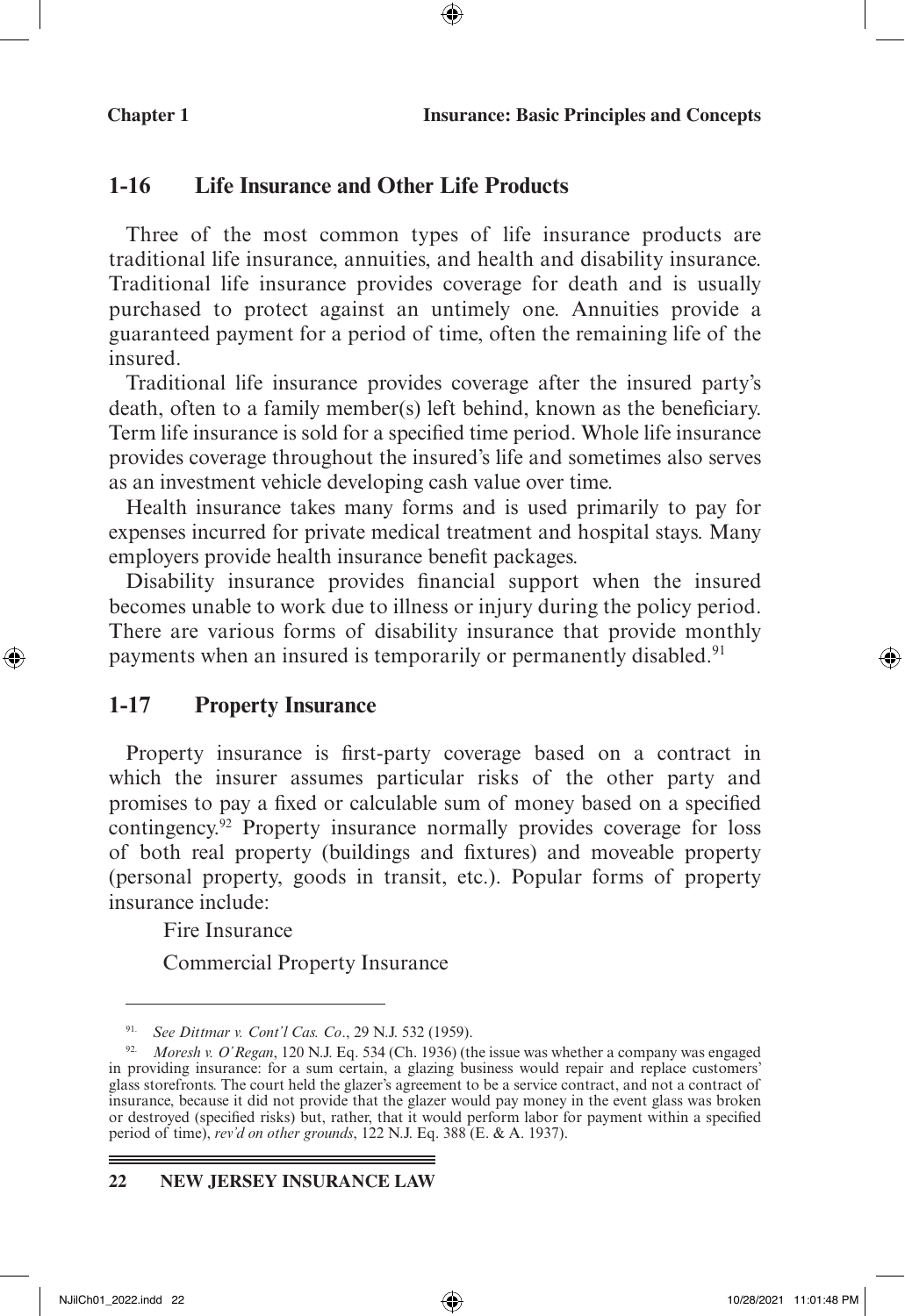#### **1-18 LIABILITY INSURANCE**

Boiler and Machinery Insurance<sup>93</sup> Debris Removal Insurance<sup>94</sup> Builder's Risk Insurance<sup>95</sup> Glass Insurance<sup>96</sup> Marine Insurance<sup>97</sup> Business Interruption Insurance<sup>98</sup> Ordinance or Law Insurance<sup>99</sup> Tenant's Insurance100

#### **1-18 Liability Insurance**

Liability insurance covers injuries for losses arising out of legal liability to others caused by the conduct of the insured. Popular forms of liability insurance include:

General Liability Insurance<sup>101</sup>

Errors and Omissions or Malpractice Insurance<sup>102</sup>

98. Business interruption insurance covers lost income and expenses resulting from property damage or loss.

<sup>99.</sup> Ordinance or law insurance covers the costs associated with having to demolish and rebuild to code when a building has been damaged as a result of a covered peril.

Real Property leases often require tenants to carry a certain amount of insurance. A renter's commercial policy covers damages to the tenant's property, improvements made to rental space, and

<sup>102.</sup> Errors and omissions ("E & O") insurance covers negligent acts, mistakes or failure by the insured that cause injury to a third party. The coverage is often purchased by "professionals." See Chapter 17 for a discussion of professional liability policies.

#### **NEW JERSEY INSURANCE LAW 23**

↔

<sup>93.</sup> Boiler and machinery insurance, sometimes referred to as "equipment breakdown" or "mechanical breakdown coverage," provides coverage for the accidental breakdown of boilers,

machinery, and equipment.<br><sup>94</sup>. Debris removal insurance covers the cost of removing debris after a significant event like an explosion, fire, flood or hurricane.

<sup>&</sup>lt;sup>95.</sup> Builder's risk insurance covers buildings while they are being constructed.

<sup>&</sup>lt;sup>96.</sup> Glass insurance covers broken store windows and plate glass windows.  $\frac{97}{20}$  Goods in transit and mobile property are usually covered by some type of property transportation insurance often referred to as Marine insurance. Marine insurance is broken down into Ocean Marine and Inland Marine. Ocean Marine Insurance is used to cover ships and cargo in transit. This coverage usually has four separate coverage grants: hull, cargo, freight (loss of income from lost cargo) and liability. Inland Marine Insurance covers property in transit and other people's property on insured's premises. *See Arrow Indus. Carriers v. Cont'l*, 232 N.J. Super. 324 (Law Div. 1989).

See Chapter 12 for a discussion of commercial general liability policies.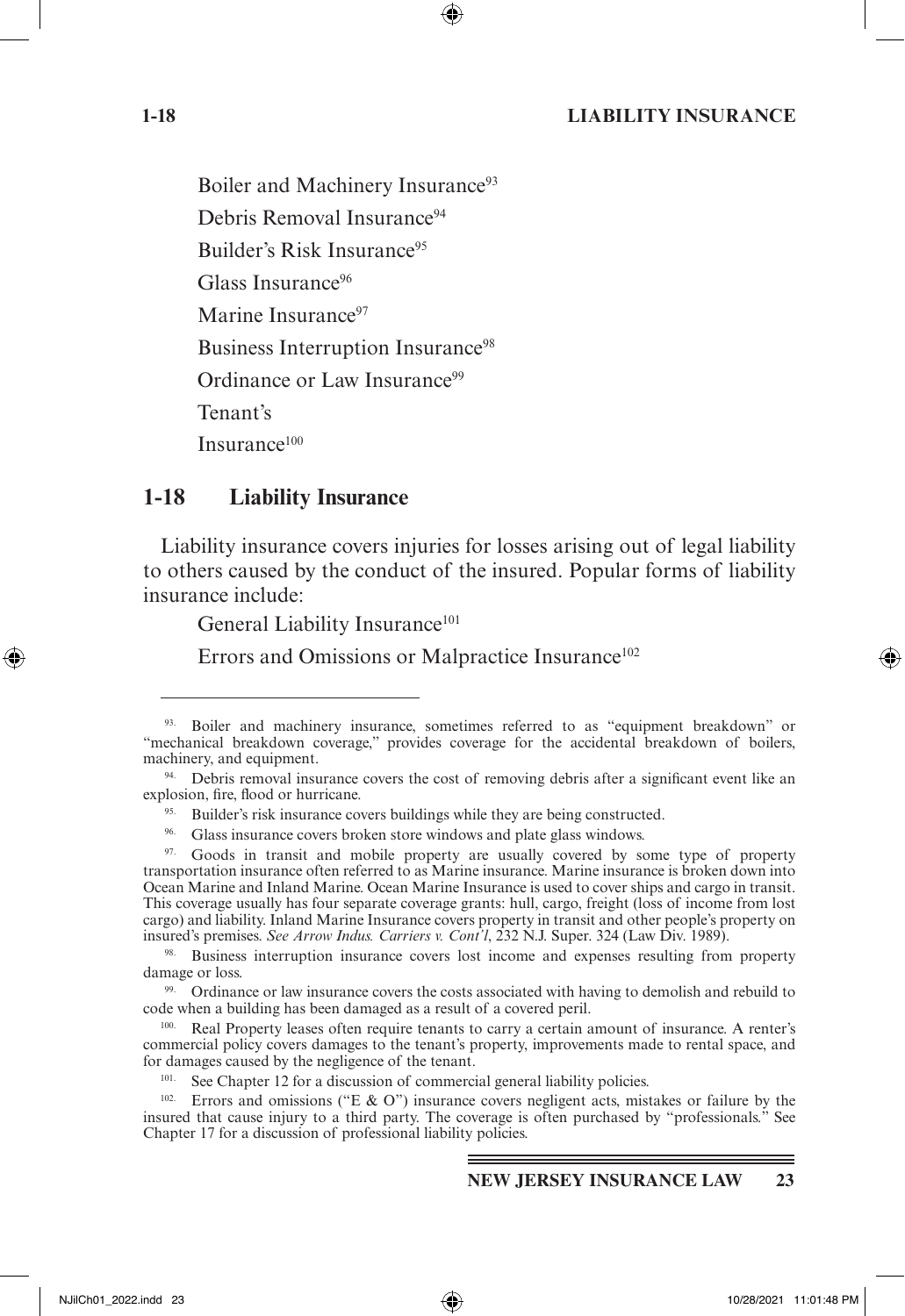Directors' and Officers' Liability Insurance<sup>103</sup> Automobile Insurance<sup>104</sup> Homeowner Insurance 105 Workers' Compensation Insurance<sup>106</sup>

#### **1-19 Other Types of Insurance**

There are other insurance products that for one reason or another are usually discussed separately from life, property or liability insurance.

#### **1-19:1 Financial Guaranty**

Financial guaranty insurance refers to bonds, insurance policies, indemnity contracts or other guarantees under which loss is payable after the occurrence of covered financial loss to an insured claimant, obligee or indemnitee.

Financial guaranty insurance covers lenders from liability resulting from the failure of a borrower to repay a loan. Financial guaranty insurance may also cover losses from a decrease in interest rates to the detriment of the lender. Financial guarantee insurance may cover different types of loans and is similar to a surety or a co-signed loan.

⊕

<sup>103.</sup> This type of insurance is generally purchased by corporations and nonprofit organizations to cover the costs of lawsuits against directors and officers. See Chapter 17 for a discussion of professional liability policies.

<sup>104.</sup> Automobile Insurance contains both first- and third-party components and provides coverage for automobile accidents and damage to the insured's automobile. The liability portion covers damages when the insured driver's conduct injures someone or damages property in an accident arising out of or in the course of using a motor vehicle. The first-party cover includes collision and comprehensive coverage. Collision insurance pays for damage to the insured automobile when it is involved in a collision. Comprehensive insurance covers damage to the insured automobile resulting from causes other than collision, like hail, a rock through a windshield, or vandalism. See Chapters 13 (automobile policies), 14 (personal injury protection coverage) and 15 (uninsured motorist and underinsured motorist coverage).

<sup>105.</sup> Homeowner insurance also contains both first- and third-party components and provides coverage for losses due to damage or destruction of a home as well as liability coverage under a number of scenarios when a third party is injured as a result of the insured's negligence. See Chapter 16 for further discussion.<br><sup>106.</sup> Workers' compensation insurance covers employers for employee's injuries arising out of and

in the course of employment. Most, if not all, states require businesses with more than a certain number of employees to purchase some type of workers' compensation insurance. In most cases, workers' compensation laws prohibit injured employees from bringing a negligence lawsuit against an employer for work-related injuries. See Chapter 19 for further discussion.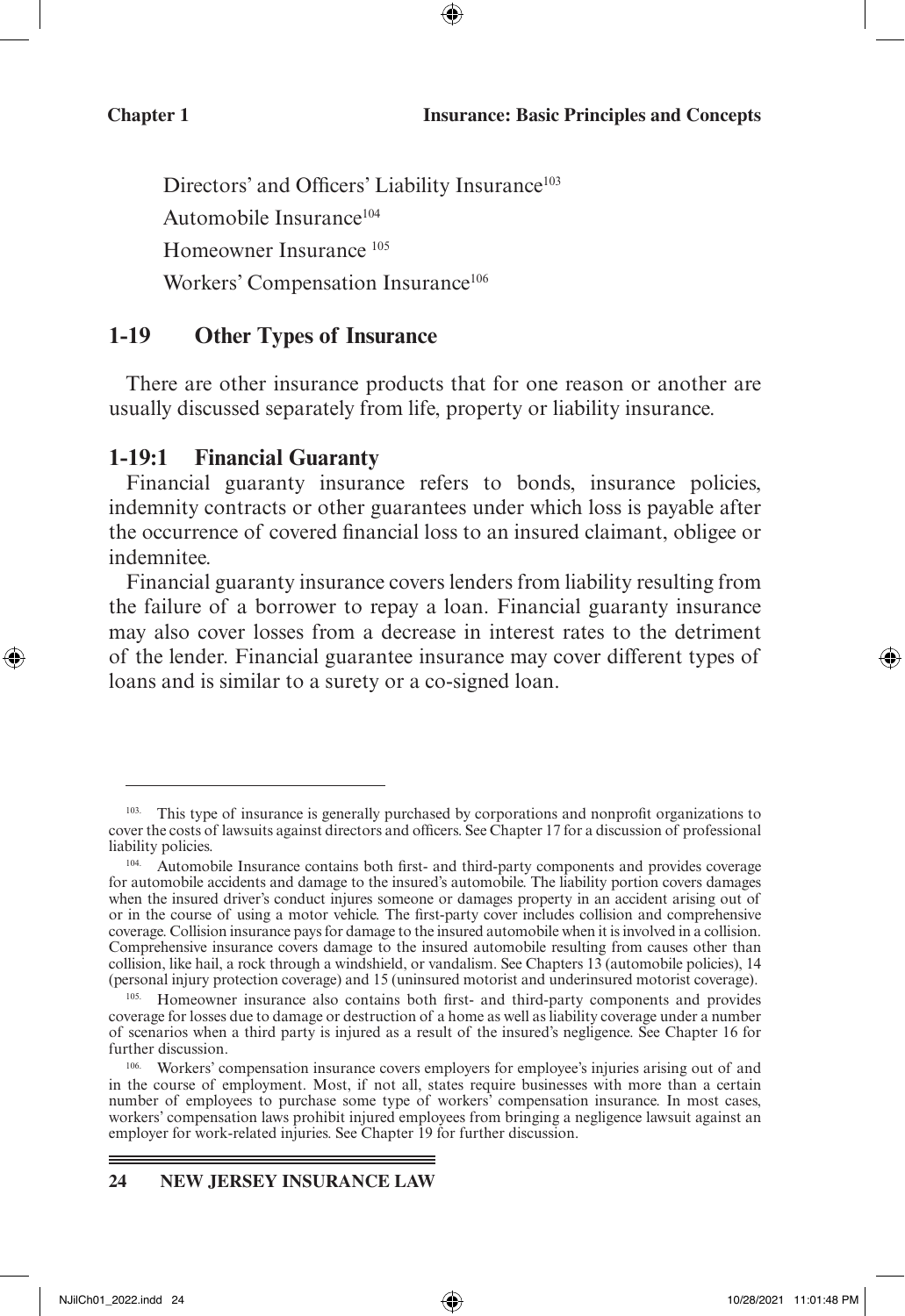#### **1-20 TITLE INSURANCE**

#### **1-19:2 Bonds, Fidelity and Crime Insurance**

Bonding and fidelity insurance are forms of financial guaranty coverage designed to address human performance or indemnity obligations when a party fails to perform or acts fraudulently. Bonds are contracts where the insurer (surety) agrees to provide payment to another (obligee) if the obligee is injured by the acts of a third party (principal or employee). Surety bonds guaranty the performance of a non-employee principal.<sup>107</sup> Fidelity bonds guaranty the performance or more particularly against the fraudulent acts of employees or a fiduciary. Other types of bonds include judicial bonds and public official bonds.<sup>108</sup>

Crime insurance is similar to a fidelity bond except that crime policies provide coverage for loss caused by the fraudulent conduct or an unrelated third party, not an employee.

The differences betweens bonds and traditional insurance are twofold. First, while insurance usually is a contract between two parties, bonds involve three parties, the surety, the obligee and the principal. Second, under most bonds the insurer can seek reimbursement from the principal (in essence its own insured) after a guaranteed payment is made if the principal's conduct contributed to causing the loss to the obligee.

#### **1-20 Title Insurance**

Title insurance protects a buyer or owner of real estate in the event that the seller did not have a clear title to that property. It protects the insured against financial loss from defects in title to real property and from the invalidity or unenforceability of a mortgage lien. Given the unequal bargaining power between the parties to a title insurance contract, our courts have consistently treated such policies as contracts of adhesion.109 As a result, any ambiguity in the terms of a title policy will be construed against the insurer and in favor of the insured.110 Exceptions to

↔

<sup>&</sup>lt;sup>107.</sup> A surety bond is a specific type of bond which involves three different parties. The first party is the principal, the person or organization who is being secured against default. The second party is the obligee, the person or organization who is owed money or labor. The third party is the surety, the person or organization who is promising to pay a certain amount should the principal default.

<sup>&</sup>lt;sup>108.</sup> To protect the interests of taxpayers and consumers, many public officials are required to be bonded by statute or ordinance. A public official bond guarantees that a public official will handle money or other assets with honesty and/or may also guarantee that the official faithfully performs his or her duties.

<sup>109.</sup> *Amidano v. Donnelly*, 260 N.J. Super. 148, 154 (App. Div. 1992), *cert. denied*, 133 N.J. 435 (1993).

<sup>110.</sup> *Fortunato v. Highlands Ins. Grp.*, 345 N.J. Super. 529 (Law Div. 2001).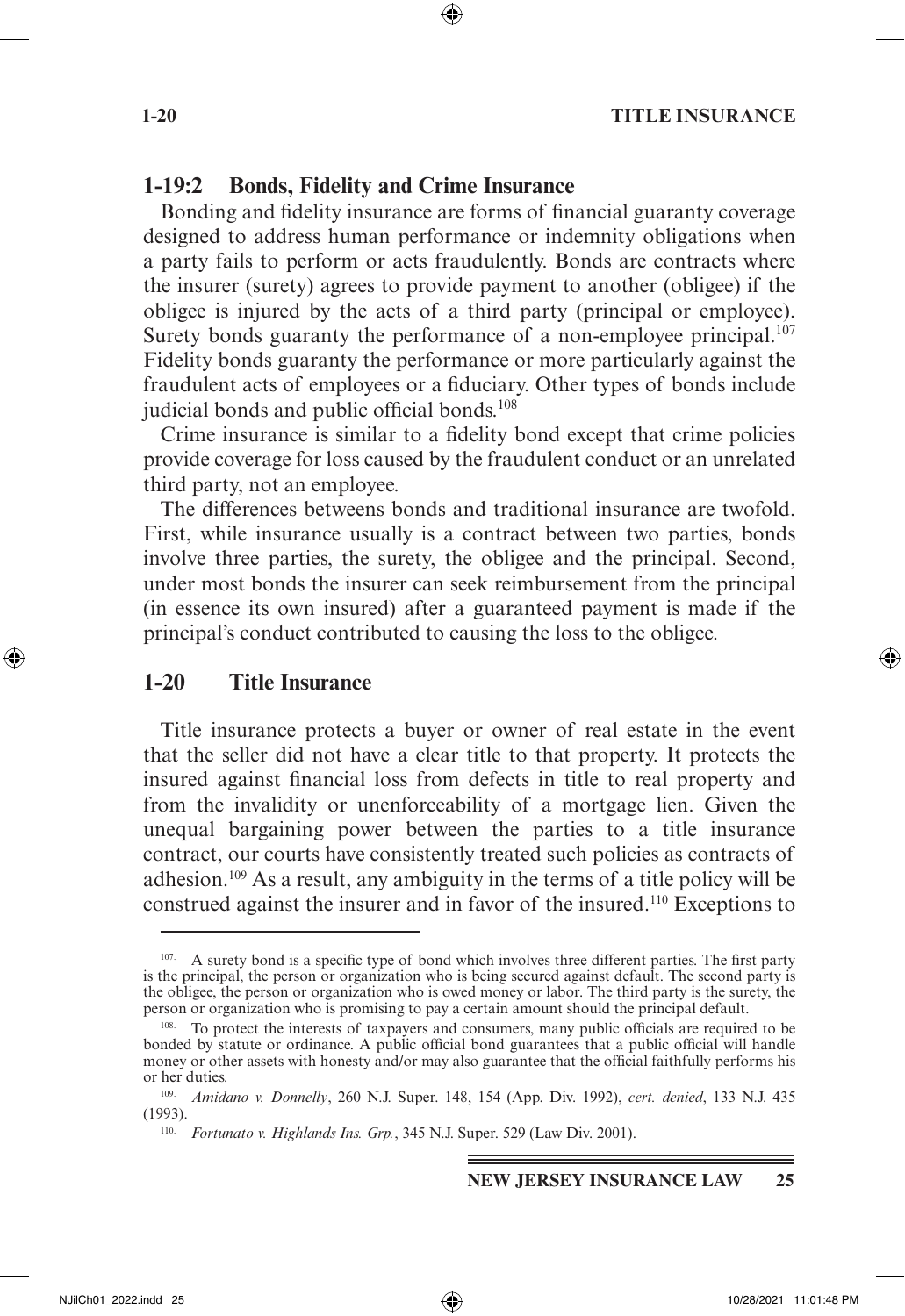coverage are construed strictly against the insurer.<sup>111</sup> When there is ambiguity, courts will interpret policy language to comport with the reasonable expectations of an insured even if a close reading of the written text might reveal a contrary meaning.<sup>112</sup>

In its simplest form, a title insurance policy is a contract of indemnity under which the insurer for valuable consideration agrees to indemnify the insured in a specified amount against loss through defects of title to, or liens or encumbrances upon, realty in which the insured has an interest.<sup>113</sup> Because a title insurance policy is an indemnity policy, both pursuant to the explicit terms of the policy and under New Jersey law, an insurer's refusal to provide coverage for a valid claim constitutes breach of the policy that entitles the insured to payment of attorney fees and costs which accrue as a result of necessary litigation against the insurer.<sup>114</sup>

Another basic question is whether issuance of the title commitment and policy places a duty on the insurer to search for and disclose to the insured any reasonably discoverable information that would affect the insured's decision to close the contract of purchase. The rule is that a title insurer's liability is limited to the policy and the insurer is not liable in tort for negligence of another in searching records. Underlying that rule is the premise that the duty of the title insurer, unlike the duty of a title searcher, does not depend on negligence but on the agreement between the parties.115 If, however, the title insurer agrees to conduct a search and provide the insured with an abstract of title in addition to the title policy, it may expose itself to liability for negligence as a title searcher, as well as for liability under the policy.<sup>116</sup>

#### **26 NEW JERSEY INSURANCE LAW**

<sup>111.</sup> *Amidano v. Donnelly*, 260 N.J. Super. 148, at 154 (App. Div. 1992). *See also Walker Rogge Inc. v. Chelsea Title & Guar. Co*., 116 N.J. 517, 529 (1989).

<sup>112.</sup> *Zacarias v. Allstate Ins. Co.*, 168 N.J. 590, 595 (2001).

<sup>113.</sup> *Sandler v. N.J. Realty Title Ins. Co.*, 36 N.J. 471, 478-79 (1962).

<sup>114.</sup> *Sandler v. N.J. Realty Title Ins. Co*, 36 N.J. 471, at 478-79 (1962) ("A title insurance policy is a contract of indemnity under which the insurer for a valuable consideration agrees to indemnify the insured in a specified amount against loss through defects of title to, or liens or encumbrances upon, realty in which the insured has an interest").

<sup>115.</sup> *Booth v. N.J. Highway Auth.*, 60 N.J. Super. 534 (Law Div. 1960). *See also Caravan Prods. Co. v. Ritchie*, 55 N.J. 71, 74 (1969) (Under a title policy, "the liability of [the insured] is contractual and does not depend on negligence"); *Enright v. Lubow,* 202 N.J. Super. 58, 67 (App. Div. 1985) (the contractual "nature of a title insurance policy and a title report" precludes negligence liability).

<sup>116.</sup> *Trenton Pottery's Co. v. Title Guar. & Trust Co.*, 176 N.Y. 65, 68 N.E. 132, 135 (1903).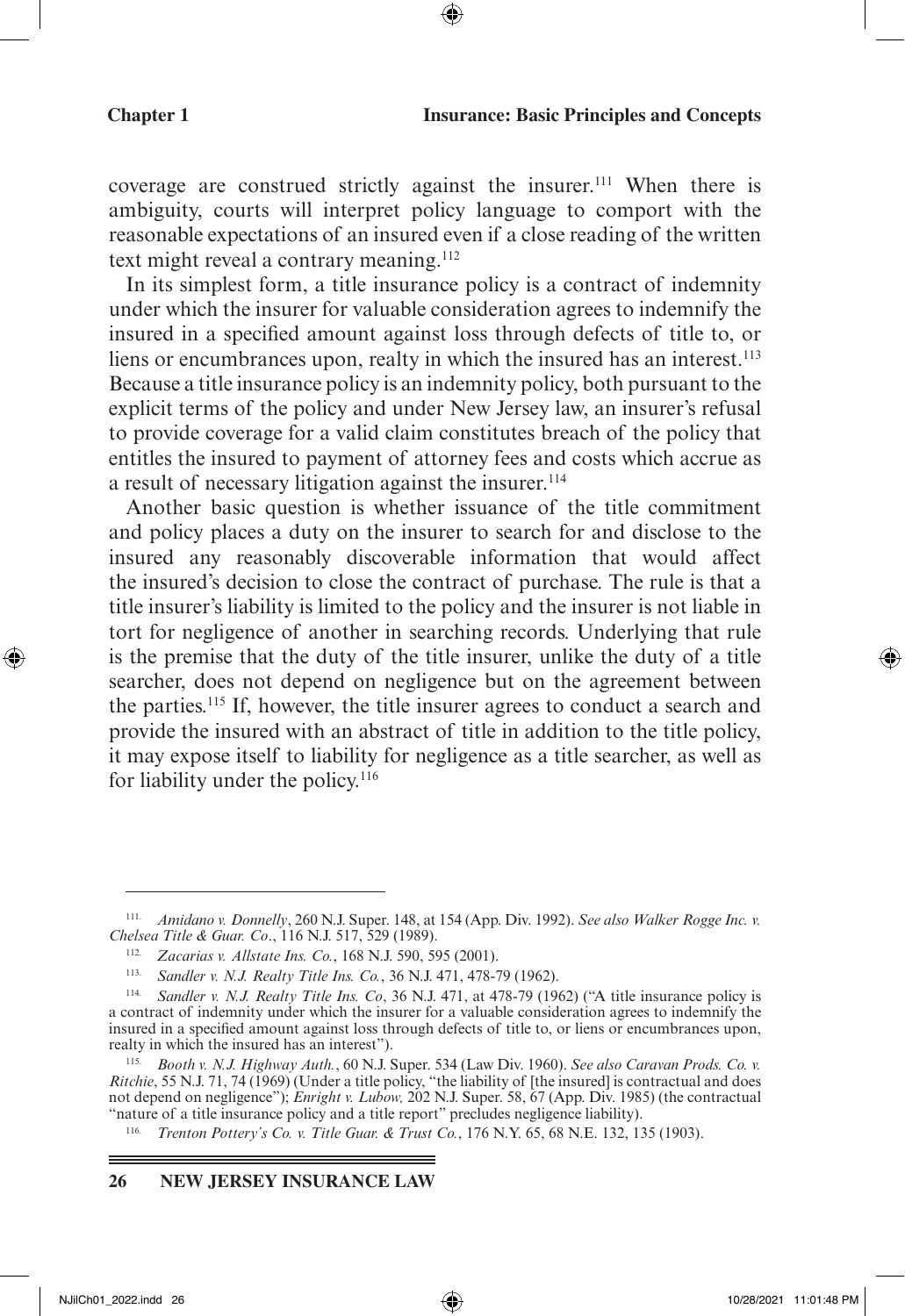#### **1-22 SOCIAL INSURANCE**

#### **1-21 Political Risk Insurance**

Political risk insurance (PRI) protects the insured against a number of specific perils usually associated with losses arising out of a country's social or political disruption caused by sovereign governments. PRI also can serve as a loss control or mitigation tool to encourage investment in a project in an undeveloped or "third world" country.

⊕

Political risk insurance is available for many types of perils including:

- 1. Political violence, such as revolution, insurrection, civil unrest, terrorism or war;
- 2. Governmental expropriation, nationalization, deprivation or confiscation of assets;
- 3. Non-honoring of promissory notes, letters of credit, or sovereign guarantee;
- 4. License cancellation or embargo;
- 5. Governmental frustration or repudiation of contracts;
- 6. Inconvertibility of foreign currency or the inability to repatriate funds;
- 7. Business interruption; or
- 8. Non-honoring of arbitration award.

Political risk insurance can insure assets like mines, factories, buildings, natural resources and inventory stored in a foreign country. It can insure trade transactions and infrastructure projects. It can insure loans and other collateral or investment. And it can insure sovereign government performance such as non-honoring of sovereign payment obligations and guarantees, wrongful calling of performance bonds, down-payment guarantees, milestone payment guarantees, or letters of credit.

## **1-22 Social Insurance**

Social insurance includes protection of individuals against economic hazards such as unemployment, old age, or disability. Principal social insurance schemes include:

a. Medicare—a United States government program of medical care for the aged, and

**NEW JERSEY INSURANCE LAW 27**

⊕